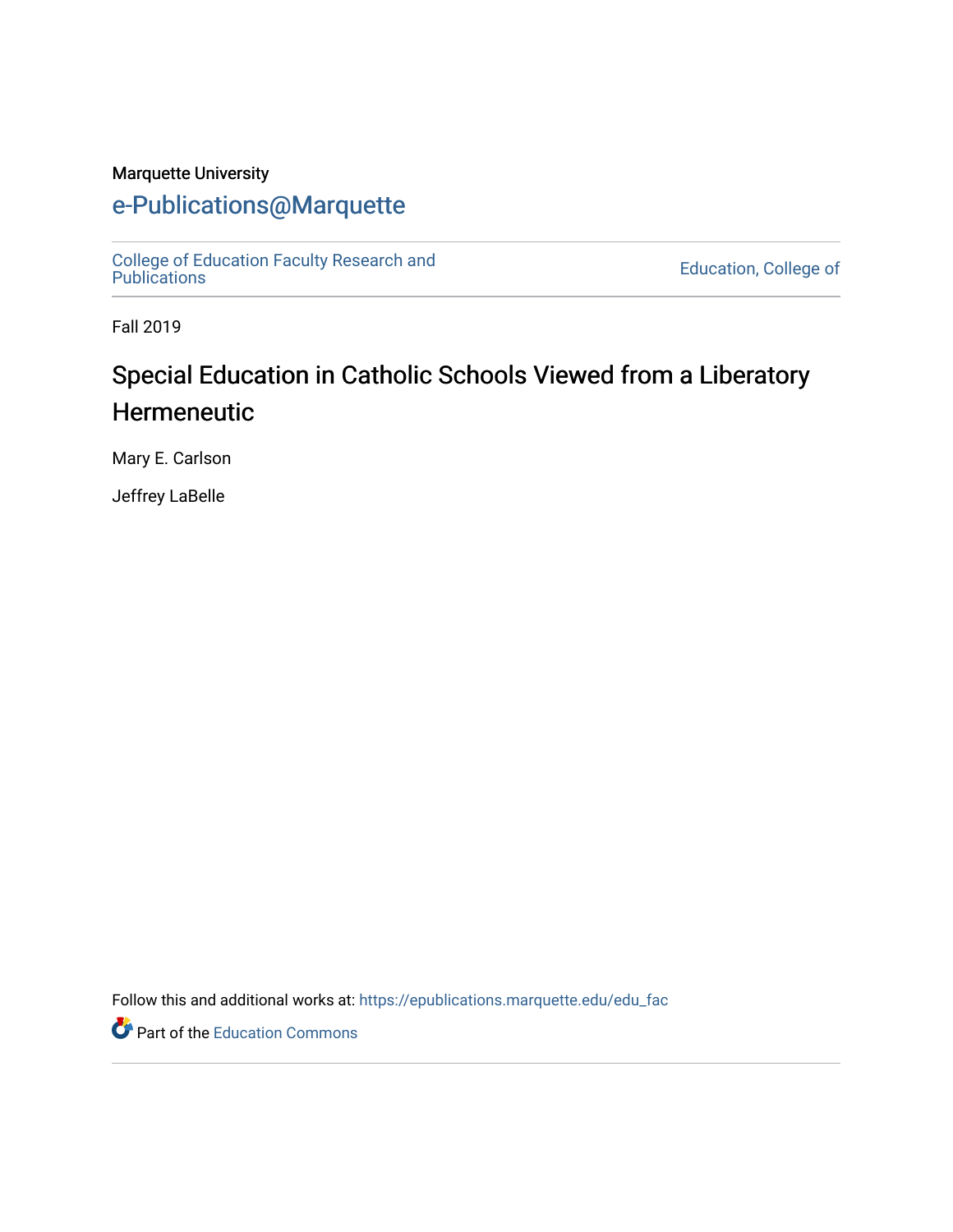## **Special Education in Catholic Schools Viewed from a Liberatory Hermeneutic**

Mary Carlson and Jeffrey LaBelle Marquette University

*This study explores anew the issue of providing special education in Catholic schools by viewing the ethical implications from a liberatory hermeneutic. By utilizing an interdisciplinary perspective, the research draws upon liberation theology, liberation psychology, liberation pedagogy, and liberation ethics to support the moral mandate for providing education for all God's children, including those persons with disabilities. The study challenges Catholic educational leaders to reimagine their positions on how schools might promote a more inclusive, liberatory approach to serving the special needs of children with disabilities. Finally, this research provides a Catholic, liberatory, ethical framework for inclusive Catholic education to assist school leaders in the development of appropriate pedagogy and programming to address the issue of inclusion of students with disabilities.*

#### **Keywords**

special education, liberation theology, liberation psychology, liberation pedagogy, liberation ethics, liberatory hermeneutics

What should be the Church's ethical response to the issue of serv-<br>ing children with disabilities? In the current era of political and<br>implication of advocating for the marginalized in U.S. society, including those ing children with disabilities? In the current era of political and ideological polarization, this question carries the additional moral who have experienced discrimination or harassment based on nationality, gender, or race. The case has already been made as a matter of traditional Catholic Social Teaching, based upon the writings of St. Thomas Aquinas, that Catholic schools should offer special education services (Carlson, 2014). However, most Catholic schools still do not admit children with disabilities, nor has there been a systematic national debate regarding inclusion (Carlson, 2014). Furthermore, while the United States Conference of Catholic Bishops (US-CCB, 1978, 1998) has listened justly to the cries of people with disabilities and their families, the USCCB's calls for offering special educational services for children have gone largely unheeded. In this article, we propose a liberatory

*Journal of Catholic Education,* Vol. 22, No. 2, Fall 2019, pp. 47-72. This article is licensed under a Creative Commons Attribution 3.0 International License.

https://doi.org/10.15365/joce.2202032019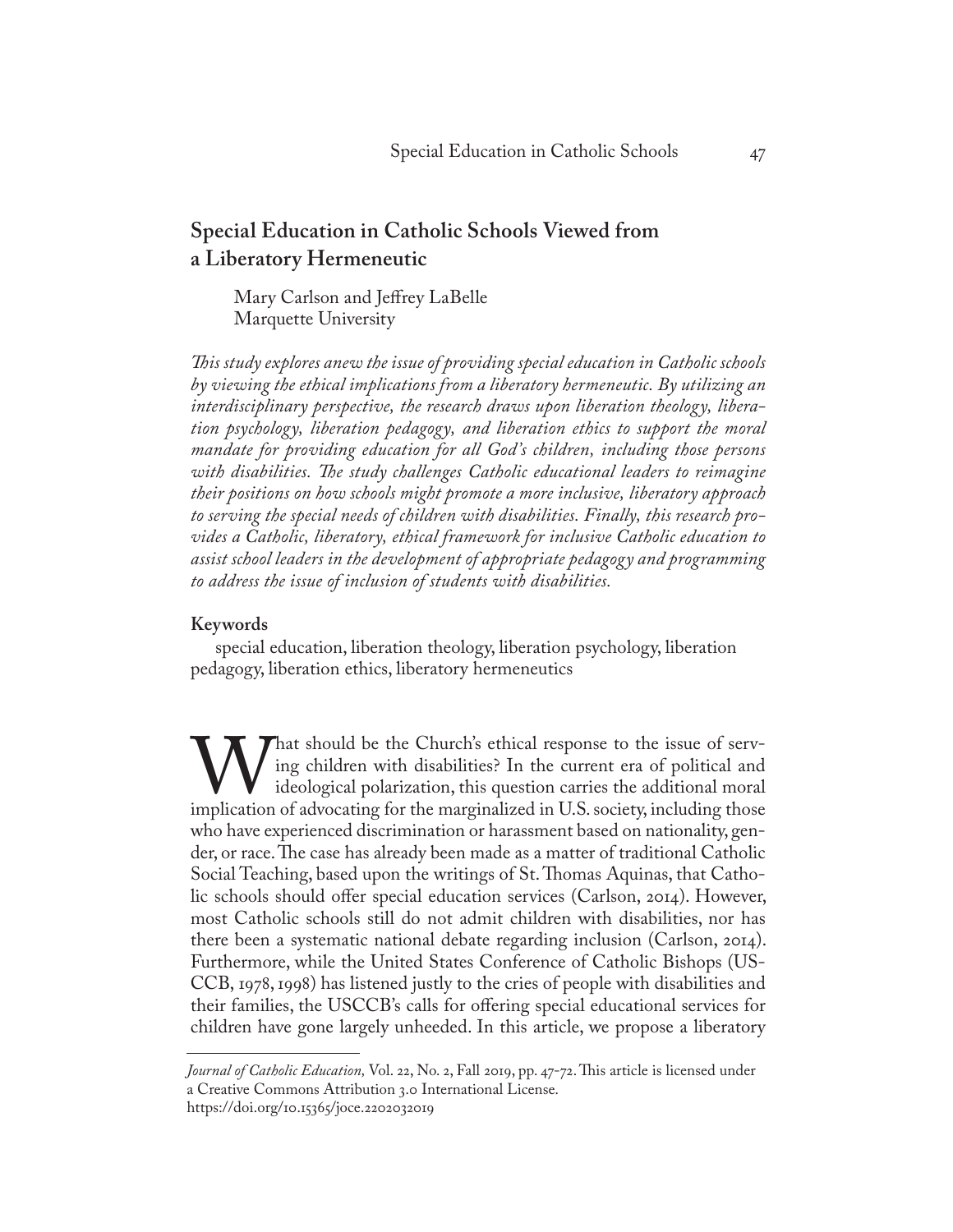hermeneutic to critically examine this issue, to help rouse U.S. Catholics from our slumber, to foster that debate, and to take a conscious, ethical stance to either serve or not to serve students with disabilities.

Little, if any, literature exists regarding the conjunction of a Christian, liberatory pedagogy and special education (Carlson, 2016). While there is a growing body of literature, in fact, until the last few years, very little literature was making the case for special education in Catholic Schools (Bello, 2006; Carlson, 2014; Durrow, 2007, Frabutt, 2013; Scanlan, 2009). In investigating this conjunction, one would typically begin with a critical (liberation) pedagogy. Liberation psychology would be a logical addition since it has practical, therapeutic, and theoretical applications to special education. However, to ground our liberatory hermeneutical analysis of special education in Catholic schools, we begin with a review of liberation theology. Because liberation theology's application to the marginalized, including children with disabilities, is such a large part of the moral mandate for offering special education, we will attempt to synthesize liberation theology with liberation psychology, liberation ethics, and liberation pedagogy. Although each liberation theory can stand on its own merits, the disciplines all have their grounding in the tenets of liberation theology. In fact, the theorists cited here drew upon each other's work and that of other liberation theologians. In essence, liberation theology represents the heart and soul of our analysis.

This paper springs, in part, from the Subversive Orthopraxy Project at Marquette University. The Subversive Orthopraxy Project investigates the motivation of compassion, a virtue central to human dignity, worth and wellbeing, within the self in those whom society considers others. Our project is subversive in that it spotlights the peripheral, actualizes social justice, and empowers the marginalized. It is orthopraxis in that it uses our disciplines for just practice and the common good, as well as personal and social transformation. Our academically diverse team conducted this study through the conceptual framework of liberation theories across disciplines, specifically, pedagogy (Freire, 1970); theology (Gutierrez, 1971); psychology (Martín-Baró, 1996; Shulman & Watson, 2010); ethics (Dussel, 2013); philosophy (Lee,  $2013$ , and history (Dussel,  $2013$ ).

After a brief description of liberation theology, based mainly on the work of Gustavo Gutiérrez (2011), we introduce the liberation psychology of Ignacio Martín-Baró, S.J., (1991) who was murdered for his work with the poor in El Salvador in 1989. The third section will be a brief treatment of the liberation pedagogy of Paulo Freire (1970), using his concepts of annunciation,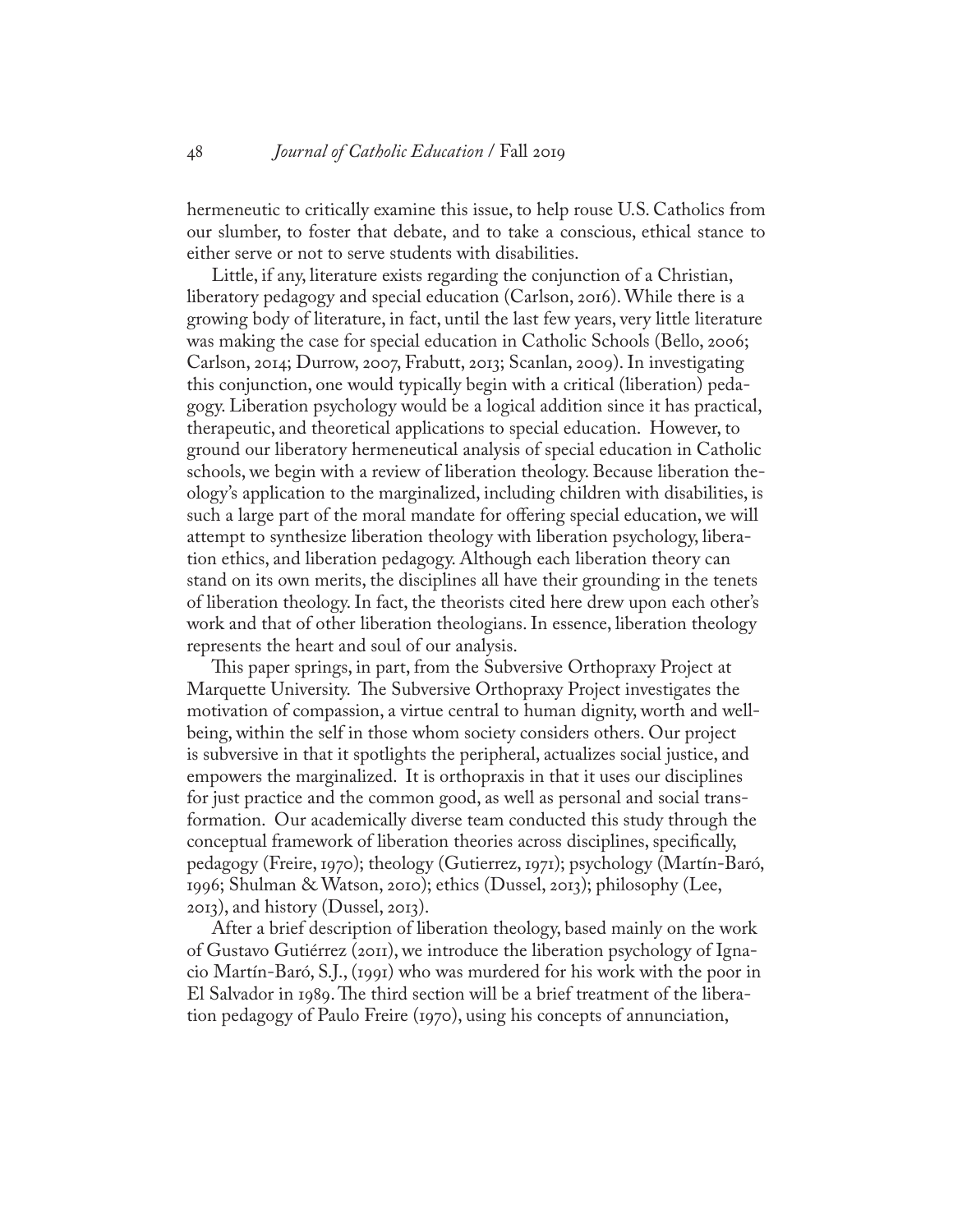denunciation, and conscientization. Gutiérrez (2011), Enrique Dussel (2003), and Martín-Baró (1991) reference Freire in their writings and Catholic higher education uses his work widely. The fourth section will discuss basic elements of the philosophical ethics of Enrique Dussel. Finally, we examine the shared elements of these theories to determine how they can lead to a pedagogy more successful in helping children with disabilities reach their full human potential and due recognition as full members of the Church.

#### **The Basic Tenets of Gutiérrez's Liberation Theology**

The tenets of liberation theology are radically inclusive and rooted in sacred scripture. Liberation theologians place a great deal of emphasis on the Book of Exodus and Jesus' teachings regarding the Kingdom of Heaven, including the Sermon-on-the-Mount and Beatitudes (Mt. 5-7), and the Judgment of the Nations (Mt. 25).

In 1968, the bishops of South America (CELAM) met in Medellin, Columbia, and produced a revolutionary document that named poverty as sin, preached liberation rather than macro-economic development of the peoples, and created small base ecclesial communities, or Christian Base Communities, in which the main voices heard would be those of the peoples. Following Medellin, in response to the oppression of the poor and the repression of the indigenous peoples and their culture, Gustavo Gutiérrez published *The Theology of Liberation* (2011). Gutiérrez was born in 1928 in Peru and currently teaches at the University of Notre Dame.

The book was partly a prophetic call to dismantle unjust socio-economic structures, partly a denunciation of structural and personal sin, partly a contemporary narrative of the poor and the clergy who were joining in their struggle, and, wholly theological. The first liberation theology work widely read outside of Latin America, *The Theology of Liberation* demanded that theology be looked at from the "underside" of history, from the vantage point of the marginalized. His theology, aside from being inspired by the "irruption" of the poor peoples of Latin America and their example of hope, was also greatly influenced by Vatican II, which he attended. Additionally, Gutierrez's theology shows evidence of his training with Karl Rahner, and Rahner's reliance on the teachings of Aquinas regarding our orientation towards God and the common good (Clark, 1972; Gutierrez, 2011; Rahner, 1978; Sobrino, 2004).

Gutiérrez named the problem as daunting structural injustice, which robbed the marginalized of both their dignity and their full status as members of humanity and of the Church. He presented the case for a new kind of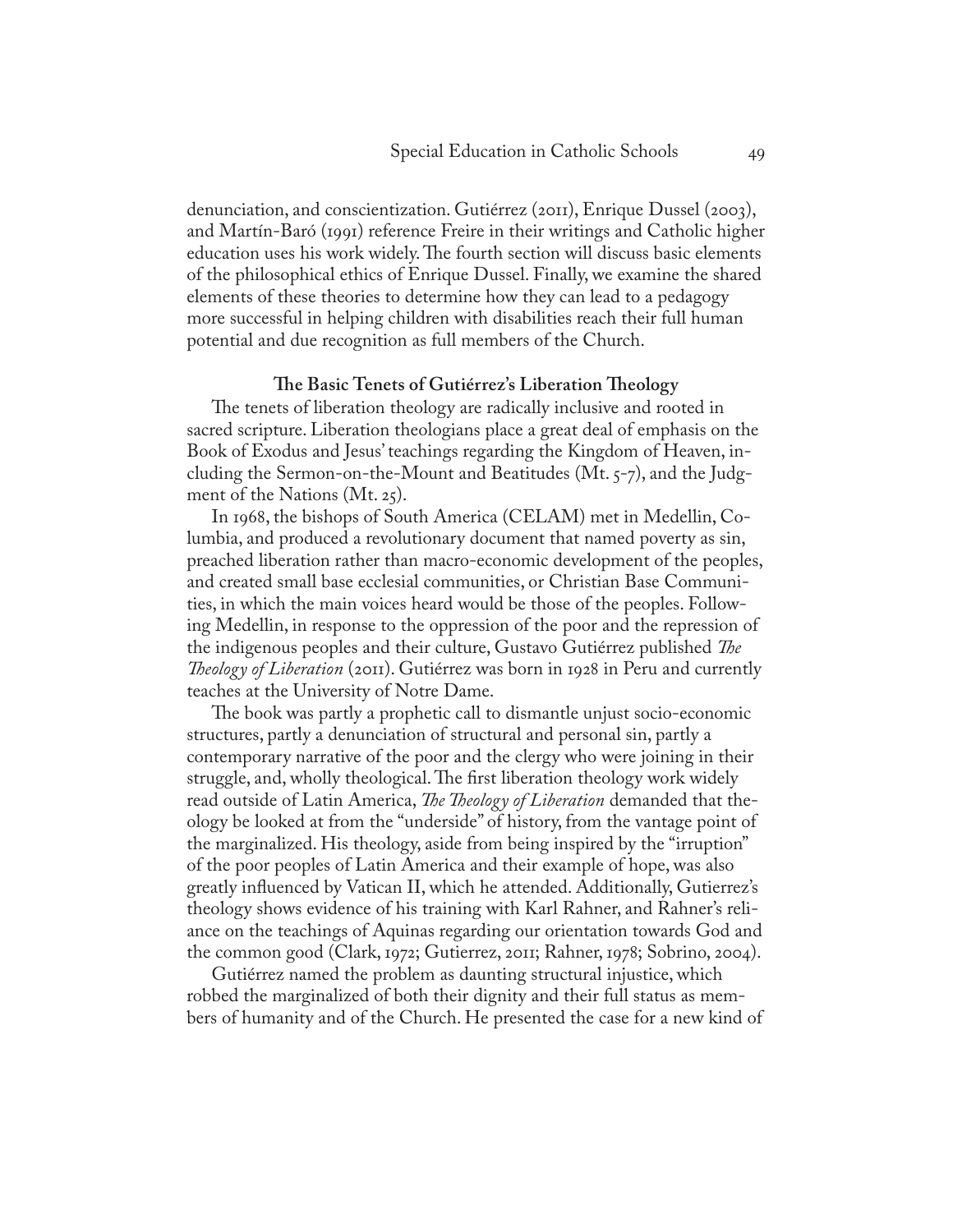theology, Liberation Theology, as the Church's necessary response. Liberation theology would be "…a *new way* to do theology. Theology as critical reflection on historical praxis is a liberating theology, a theology of the liberating transformation of the history of humankind…" (Gutiérrez, 2011, p. 12, author's emphases).

Gutiérrez moved from theory to praxis in outlining the various aspects of liberation, or the struggle for a new creation. He yoked liberation to salvation and to the ways that aspects of liberation reflect the role of the Church as sacrament. The sacramental role is both sacramental in the usual sense of our full communion with one another—in, as, and of the body of Christ in the Eucharist--and as an eschatological promise of the already-but-notyet Kingdom of Heaven. When Jesus announced, "The time has come; the Kingdom of God is upon you" (Mark 1:15), he was declaring the beginning of the end of the exploitation that prevented marginalized peoples from being fully human. Jesus pronounced that: "a Kingdom of justice which goes even beyond what they could have hoped for has begun…They are blessed because the Messiah will open the eyes of the blind and give bread to the hungry" (Gutiérrez, 2011, p. 171).

Because we have encountered God in specific moments of history, Gutiérrez said we must read the signs of the times and write the corresponding theology of the times in response to that categorical moment. This theology of our times tells us that without liberation from sin, social, economic, or political liberation do not exist; without historical liberating events, there can be no growth of God's Kingdom (Gutiérrez, 2011, p. 104).

Gutiérrez used Freire's (1970) ideas of annunciation, denunciation, and conscientization to explain the process of liberation. For the marginalized to denounce and reject the current unjust and dehumanizing situation, the Church must announce the Word of God, the coming of the Kingdom. "This means that the people who hear the message and live in these conditions by the mere fact of hearing it should perceive themselves as oppressed and feel impelled to seek their own liberation" (Gutiérrez, 2011, p. 153). This conscientization, or the process of developing a critical awareness of one's own social reality through reflection and action, will produce a will toward revolution in the poor. It should also produce that same will in the Church as it accompanies the poor. Faith, hope, and charity (love) must enlighten the struggle. Gutiérrez said that only at that point can we apply the social sciences to our historical human praxis to build a just society and new humanity.

Much development has occurred in Liberation Theology since Gutiérrez's work, both in terms of Latin America and in terms of broadening liberation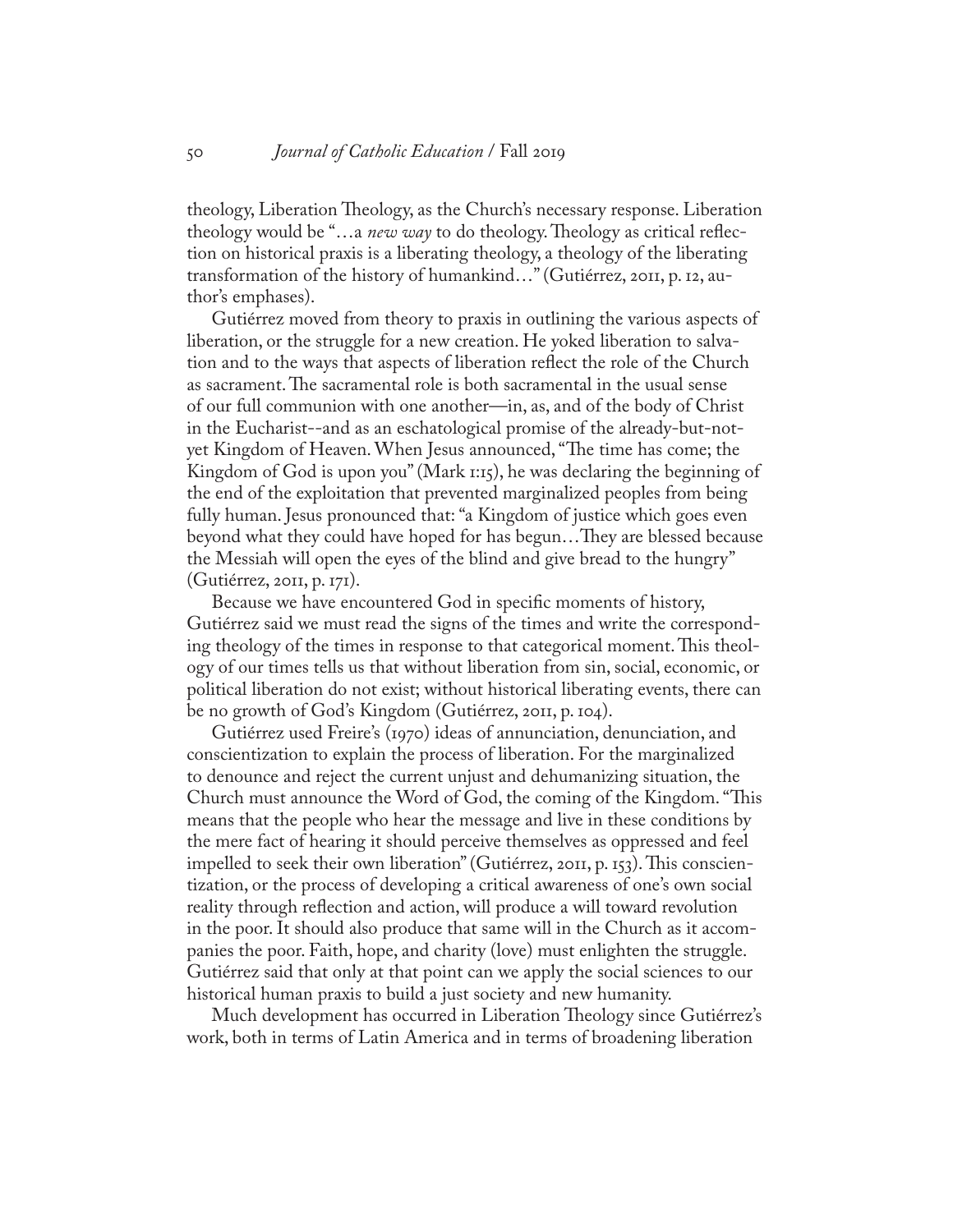theologies to embrace other marginalized groups (e.g., see Copeland, 2010; Eiesland, 1994; Lee, 2013; Massingale, 2010; Phan, 2001; and Sobrino, 1994), including the disabled. Many models of liberation theology employ some form of a look-judge-act model emphasizing a cycle that begins by looking through the lens of our faith, judging what action needs to take place, and then acting. Pope John XXIII's encyclical *Mater et Magistra* (1961) outlines a three-stage method to implement social principles, "First, one reviews the concrete situation; secondly, one forms a judgment on it in the light of these same principles; thirdly, one decides what in the circumstances can and should be done to implement these principles" (no. 236). In addition, *Mater et Magistra* emphasizes, "It is important for our young people to grasp this method and to practice it. Knowledge acquired in this way does not remain merely abstract but is seen as something that must be translated into action"  $(no. 237).$ 

Many liberation theologians use what they call the hermeneutical circle. Gutiérrez (2011) describes this as "Revelation and history, faith in Christ and the life of a people, eschatology and praxis: these are the factors that, when set in motion, give rise to what is called the hermeneutical circle" (p. xxxiii). In fact, Gutiérrez sees the hermeneutical circle as a very important stage in theological work, although he recognizes that it is a second (not secondary) stage "…because faith comes first and is the source of theology; in the formula of St. Anselm, we believe in order that we may understand (*credo ut intelligam*)" (p. xxxiii).

After we act, we turn to theology to contemplate whether we are acting in a manner we believe is compatible with building the Kingdom of God (orthopraxis, or right practice). Fueled by our belief in the death and resurrection of Jesus (orthodoxy, or right thinking), we must try to judge our actions in light of the example of the compassionate way that Jesus lived (orthopathy, sometimes translated as right loving or right feeling). So, according to this liberatory theological approach, in excluding children with disabilities from Catholic schools, we would have to think that exclusion was Christian orthopraxis, based on orthodoxy and reflecting orthopathy.

#### **The Life and Liberation Psychology of Ignacio Martín-Baró**

Ignacio Martín-Baró, S.J., taught psychology at the Universidad Centroamericana José Simeón Cañas, or UCA, from 1967 until 1989. At the time, he was the only person to hold a Ph.D. in psychology in El Salvador. UCA was founded by the Jesuits in the belief that other Central American uni-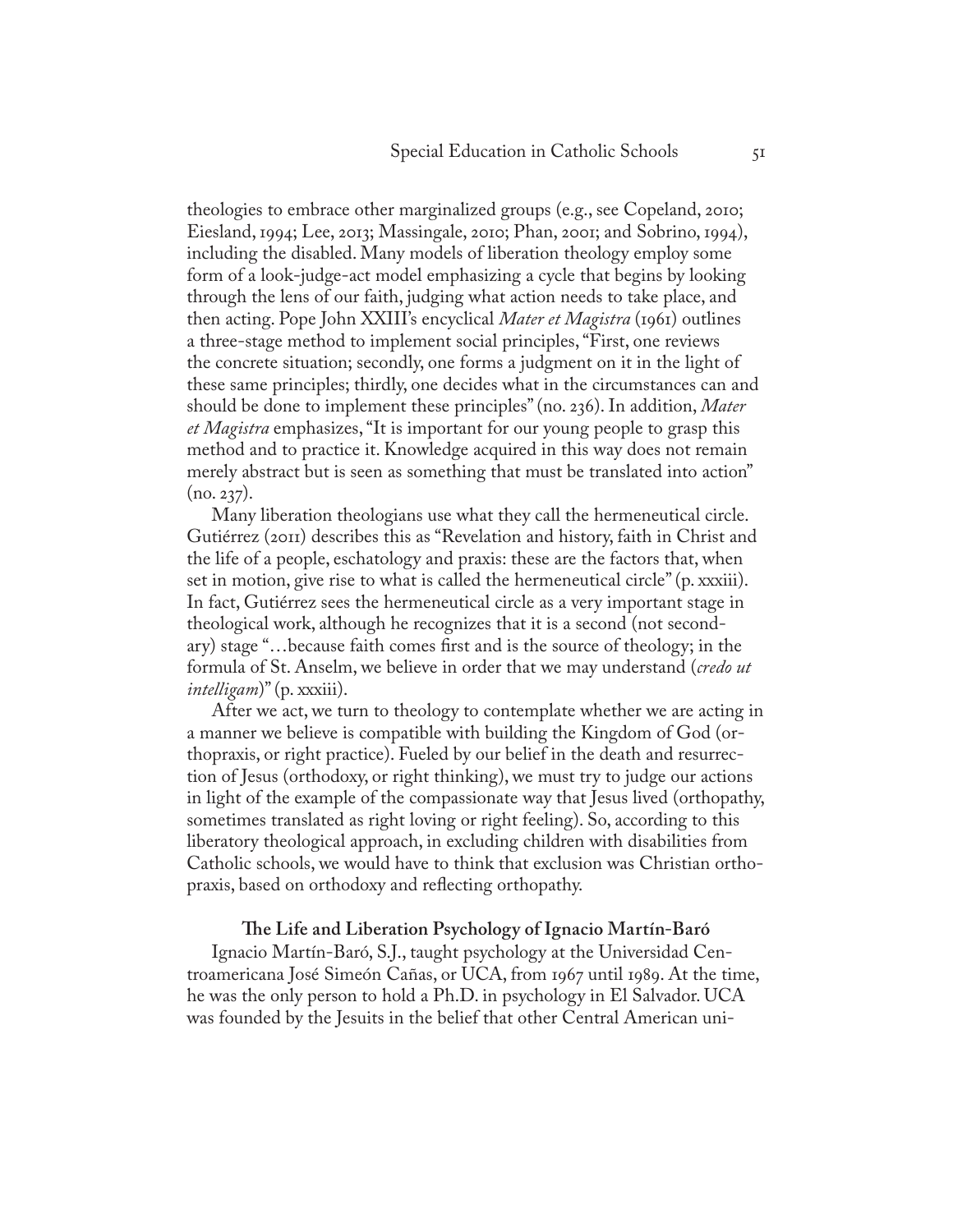versities were perpetuating oppression of the poor. The Jesuits believed that liberation of the peoples should be the underlying theological, philosophical, and intellectual underpinning of the university. Martín-Baró wrote widely on traditional psychological topics; however, as time went on, his work became more closely linked to liberation theology. He lived at the UCA with two prominent liberation theologians and fellow Jesuits, Ignacio Ellacuría and Jon Sobrino, whom he quoted in his works. Martín-Baró, Ellacuría, four other Jesuits, and their housekeeper and her daughter, were murdered by an American-trained, Salvadoran-government-sanctioned military squad on November 16, 1989. The work that most probably brought about Martín-Baró's death was conducted between 1985 and 1989, when he founded and ran the National Institute for Public Research. He dared to speak truth to power, allowing the Salvadoran poor to do the same, and to finally have their voices heard through his opinion polls. Martín-Baró's only "crime" was his solidarity with the people of El Salvador in their efforts to work against oppression and strive for peace and justice. As Elliot G. Mishler noted in the forward to *Writings for a Liberation Psychology,* "He had embraced the 'preferential option for the poor,' a central tenet of Liberation Theology. This was his stance as a Jesuit, parish priest and theologian. It was also the centerpoint of his work as a psychologist" (Aron & Corne, 1994, p. vii).

Martín-Baró's work could not be separated from his faith or his life. Through his work, he sent forth an urgent call to develop a new praxis for psychology, one in which theory and research could be brought to their full, liberatory potential. By placing himself with the marginalized, Martín-Baró had a privileged view of psychology from the underside. Enmeshed with the people's struggles, with primacy given to their needs and lived experience, he wanted to reframe some of psychology's standard concepts. He critiqued the scientific view of "attitude, ideology, identity and community" as being too ahistorical, too centered on the individual rather than community, and too universalistic to be relevant to the Salvadoran people.

While Martín-Baró worked from within the field of psychology, he became more critical of how it was practiced, feeling that it comforted the more comfortable rather than the afflicted. He saw both his pastoral and clinical work as opportunities to work toward the Kingdom of God. His weekend pastoral work in Jayaque was close to his heart and kept him mindful of the everyday joys and struggles of those for whom he was writing. The children of Jayaque were of special concern to him. He reportedly greeted them with sweets and was fondly known by them as "Padre Nacho." He was especially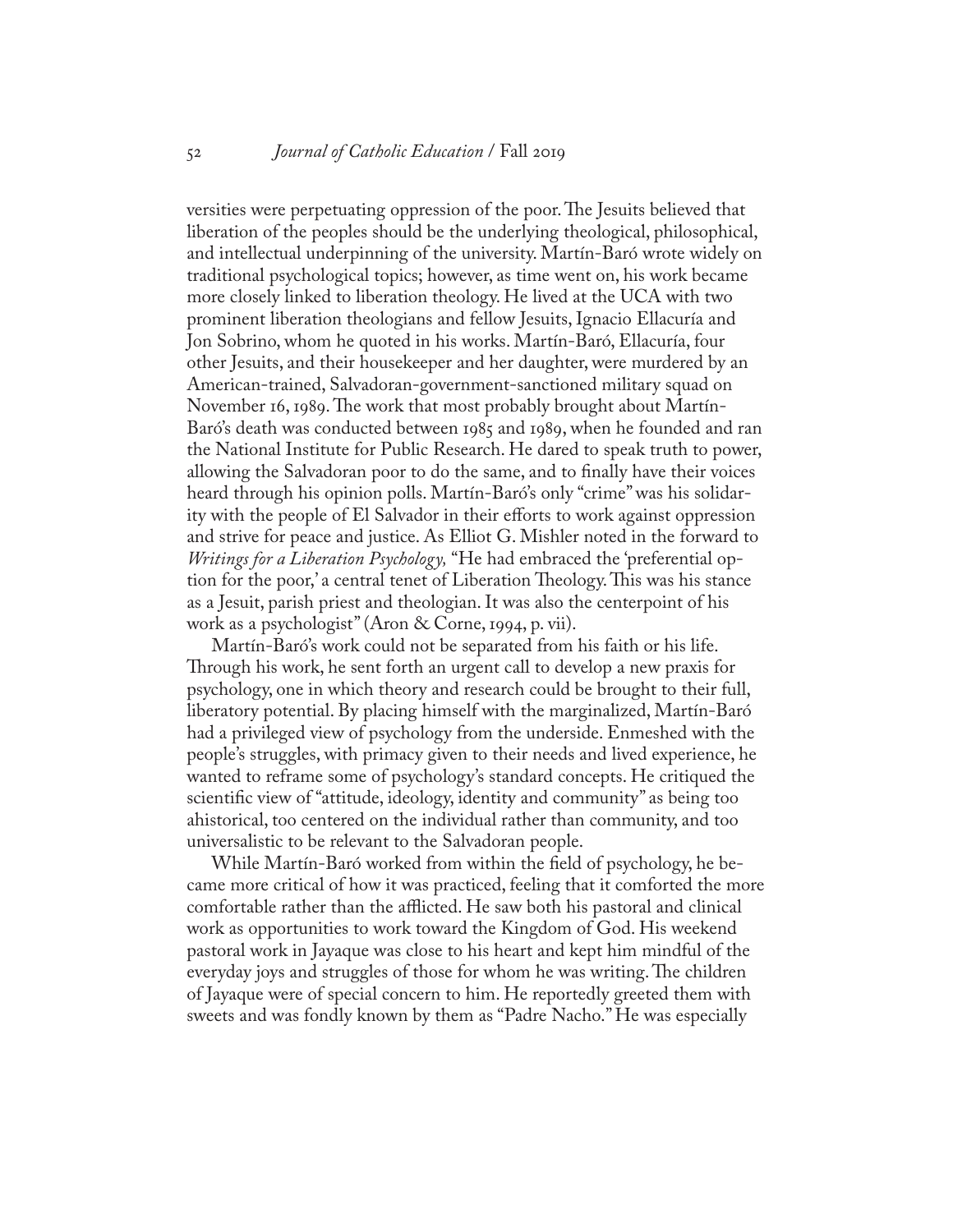conscious of the psychosocial trauma that was inflicted upon them in situations of poverty and war and encouraged the community to come together to reestablish trusting social relationships for children in order to aid in their healthy identity development. Despite having death threats made against him and having his office bombed, Martín-Baró remained, until the end of his life, hopeful and committed to transforming his theological and psychological practices into a liberatory psychology, one in service of the peoples of El Salvador in their struggle for justice (Aron & Corne, 1994). Although he later elaborated upon and expanded his theory, Martín-Baró laid out the basics of his liberation psychology in *Writings for a Liberation Psychology* (Aron & Corne, 1994) in which he proposed three essential elements for the building of a liberation psychology:

#### **A New Horizon**

Martín-Baró criticized Latin American psychology for being more interested in gaining scientific and social status in European and North American eyes than in seeing and treating the needs before their own eyes. Rather than a more universal horizon of gaining control over one's existence, if the horizon was more local in praxis, the needs of the majority of the population could be served. Martín-Baró recognized that "…the most important problem faced by the vast majority of Latin Americans is their situation of oppressive misery, their condition of marginalized dependency…forcing upon them an inhuman existence and snatching away their ability to define their own lives…." (Aron & Corne, 1994, p. 26). He also realized that unfortunately psychology itself has frequently added to "…obscuring the relationship between personal estrangement and social oppression, presenting the pathology of persons as if it were something removed from history and society, and behavioral disorders as if they played themselves out entirely in the individual plane" (pp. 26-27).

Because Martín-Baró was a Catholic Jesuit priest and pastor who pitched his tent among the poor, liberation theology was as necessary a foundation for liberation psychology as psychology itself. Imposing Freire's structure here, as Gutiérrez did in liberation theology, we might call this the *annunciation of a new horizon* for psychology and for the peoples. This new local horizon would mean that the practice of psychology could help people break the chains of oppression and throw off an existential fatalism which frequently occurs in what he and Ellacuría referred to as "limit situations." The concept of limit situations (Aron & Corne, 1994, pp. 25-26), adapted from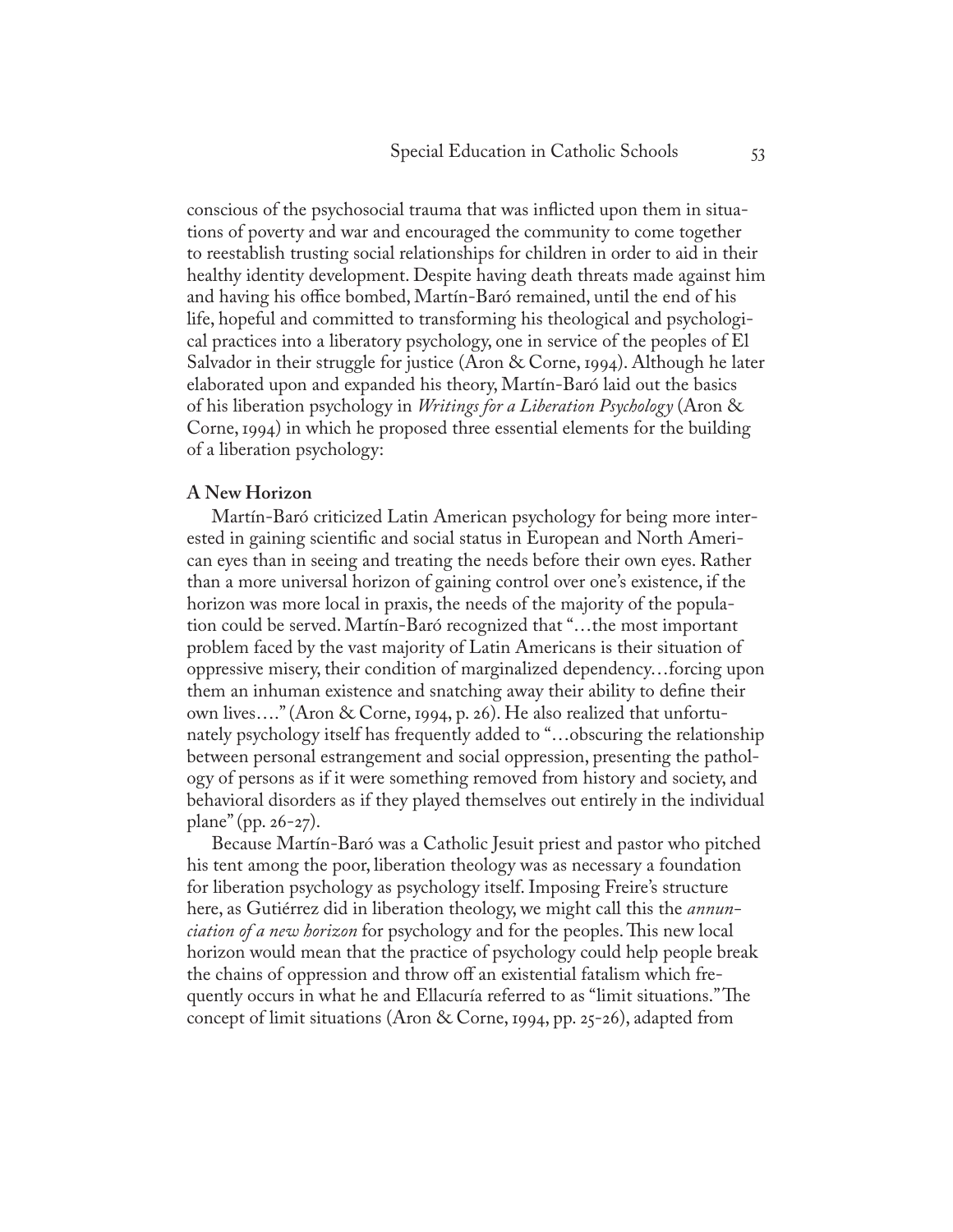German philosopher Karl Jaspers, refers to being at the limits, or boundaries of normal human endurance. These same situations that may produce despair and fatalism, however, are also incubators for being. This is not being as in existential "being," but being as in "being more" (magis). This new horizon, produced by the limit situation, may actually be a horizon of hope.

#### **A New Epistemology**

The point of a liberation psychology would be to not just understand the world, but to change it. To do that, one of liberation psychology's first tasks would be to help the peoples to critically revise the image of the world that was so carefully presented to them by oppressive governments and materialistic media conglomerates. In Freire's framework, we might say that this entails a *denunciation of the world view* presented by those in power.

Psychology would need to help the peoples find new ways to build knowledge that were not dependent on the government or on an overly materialistic world. "The truth of the popular majority is not to be found, but made" (Aron & Corne, 1994, p. 27). Martín-Baró published polls in which the opinions of the peoples, rather than of the government, were heard. Part of the new epistemology comes from academics or practitioners attempting to view psycho-social processes and educational psychology from the vantage point of the marginalized or illiterate. For Martín-Baró this was not about resolving their issues or difficulties for them, but "…it has to do with thinking and theorizing with them. Here, too, the pioneering insight of Paulo Freire asserts itself. He put forth a pedagogy 'of ' the oppressed, not 'for' the oppressed" (Aron & Corne, 1994, p. 28). Martín-Baró's liberation psychology would share this vantage point with the pedagogy of the oppressed and with liberation theology and ethics in helping to discover and build an existential truth of Latin American peoples, a process that other marginalized groups could use as well.

#### **A New Praxis**

Only by acting on reality and transforming it can human beings begin to know what reality is. It is easier in theory than in practice to place ourselves politically and professionally among the marginalized. For example, Martín-Baró (1994) cautioned against false presuppositions when he observed, "There is an assumption that taking a stand represents an abdication of scientific objectivity, but this assumption confuses bias with objectivity" (Aron & Corne, p. 29). In a similar light, one cannot wait for perfect objectivity when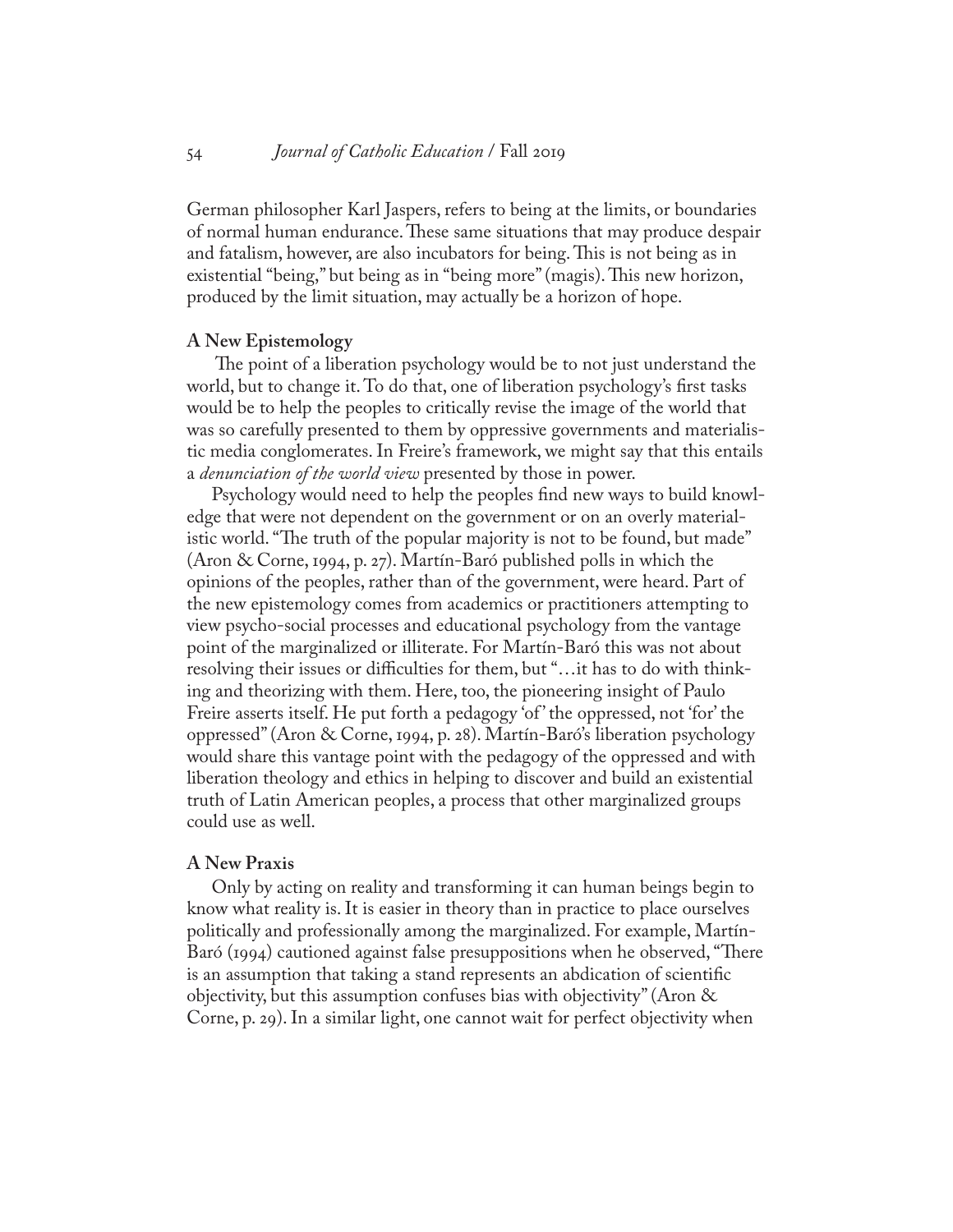the situation is extreme. Martín-Baró poses the example that if we wait and try to remain objective or neutral, "…we might easily condemn as murder a death caused by a guerrilla, but condone, and even exalt as heroism a death produced by a soldier or the police" (p. 30).

To use our training while located in that place, and to allow our training *to be used* rather than "wielding" it as power is challenging. As an element of Freire's framework, participatory psychology and research must lead to people becoming the protagonists of not only their history, but their future, which is *conscientization*.

Based upon these three essential elements (a New Horizon, a New Epistemology, and a New Praxis) Martín-Baró laid out three urgent tasks. *First,*  he said there must be a *recovery of historical memory.* Desperation forces individuals to focus on the present (to stay alive, housed, and fed) without the luxury of past or future. Recovering historical memory means "…to discover selectively, through collective memory, those elements of the past which have proved useful in the defense of the interests of exploited classes and which may be applied to the present struggles to increase [*conscientization*]" (Aron & Corne, 1994. p. 30). This allows people to rely on their traditions and culture to assist in their own liberation. In applying this to children with disabilities, some research has indicated strong creative thought processes and problem-solving ability, especially in children with learning disabilities and autism spectrum disorder (Eide & Eide, 2011).

*Second*, he called for the *de-ideologizing of everyday experience*. From many viewpoints, including the pragmatic, critical/historical, and cognitive/constructivist schools, knowledge is a social construct. That construct is generally the "common sense," which is the projection of the consumerist mass media and the government, neither of which represented the everyday experience of most Latin Americans. What Martín-Baró called common sense would probably be translated as what we call in English, "common knowledge" or "what everyone knows." To remove the ideology means to question what "everyone knows" and to retrieve the original experience of groups and persons, and to return it to them as objective data (inasmuch as that is possible). They can then articulate a consciousness of their own reality. So, for instance, one might want to be thought of as differently-abled rather than dis-abled.

*Third*, he called for the *utilization of the peoples' virtues*. Rather than looking outside for remedies, liberation psychologists should look to the peoples. Many virtues live in popular traditions, in popular religious practices and in social structures that have allowed people to survive in untenable condi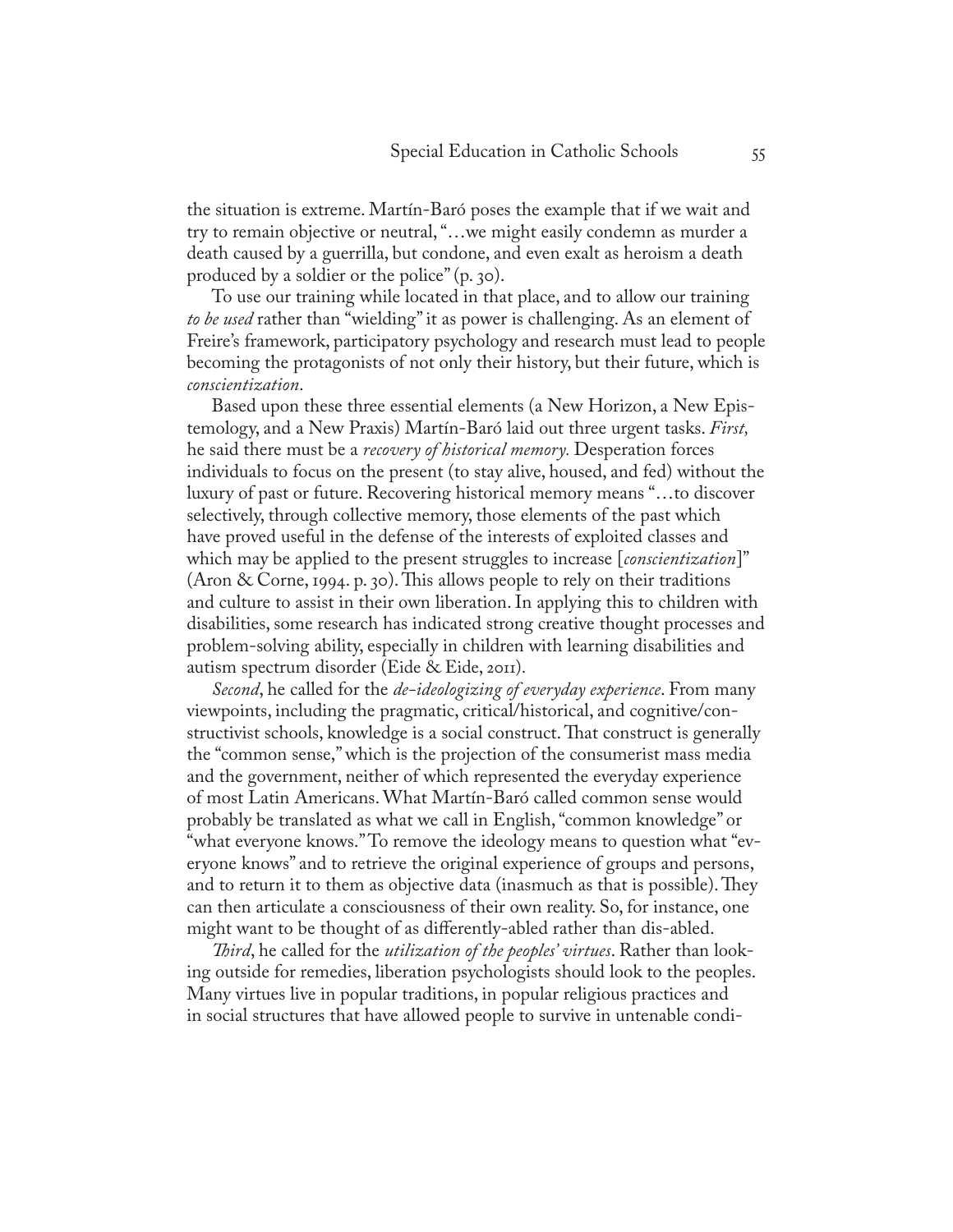tions and to keep hope alive for a future. A psychology of liberation requires, *a priori,* the liberation of psychology, and that liberation must come from a praxis that is rooted in, and committed to, the hopes and sufferings of marginalized peoples.

His urgent tasks are related to a specific task of psychology, which is understanding the processes of human consciousness. In accomplishing these tasks, Martín-Baró outlined a particular role for psychologists. To him, consciousness, rather than representing our subjective knowledge and feelings, represents the confines within which each person encounters the impact of his or her being and actions in society (Aron & Corne, 1994, p. 38). Therefore, the psychologist must assist people in taking in and working through knowledge about the self and about reality that permits people to have a personal and social identity of their own. By including children with special needs among others, we help *all* children to form a more complete idea of humanity. This knowledge of reality would ostensibly contribute to the humanization of individuals and help the peoples to take command of their own existence.

#### **Elements of Paulo Freire's Liberation Pedagogy of the Oppressed**

Paulo Freire was a Brazilian, Catholic, Marxist philosopher whose work was influential not only in Brazil and other Latin American countries but around the world. While his writings were not those of a theologian, and he sometimes had harsh criticism for the hierarchy of the Catholic Church (see Freire, 1985), the themes of Liberation Theology were clear and present throughout his work. Freire praised those priests, nuns, and bishops who took up a prophetic life and cast their lot with the poor under the Brazilian dictatorship (Freire, 1989). Not only was he frequently quoted by liberation theologians, he was also asked by the bishops as an outside expert to co-author the education section of the Medellin document of CELAM (1968).

Like many liberation theologians, Freire was jailed, and exiled, more than once, for standing with the marginalized and critiquing government policies, especially regarding education. Like many liberation theologians, his viewpoint was that of the "wretched of the earth" (Freire, 1998, p. 22) of the rag-pickers, of the excluded. His work centered on helping the peoples to be treated as dignified persons, to be allowed to achieve their full human flourishing, and to have control over their own destinies. Freire (1989) grounded his work in a universal human ethic, when he elaborated that such work implies: "…humanity's ontological vocation, which calls us out of and beyond ourselves…our being as something constructed socially and historically and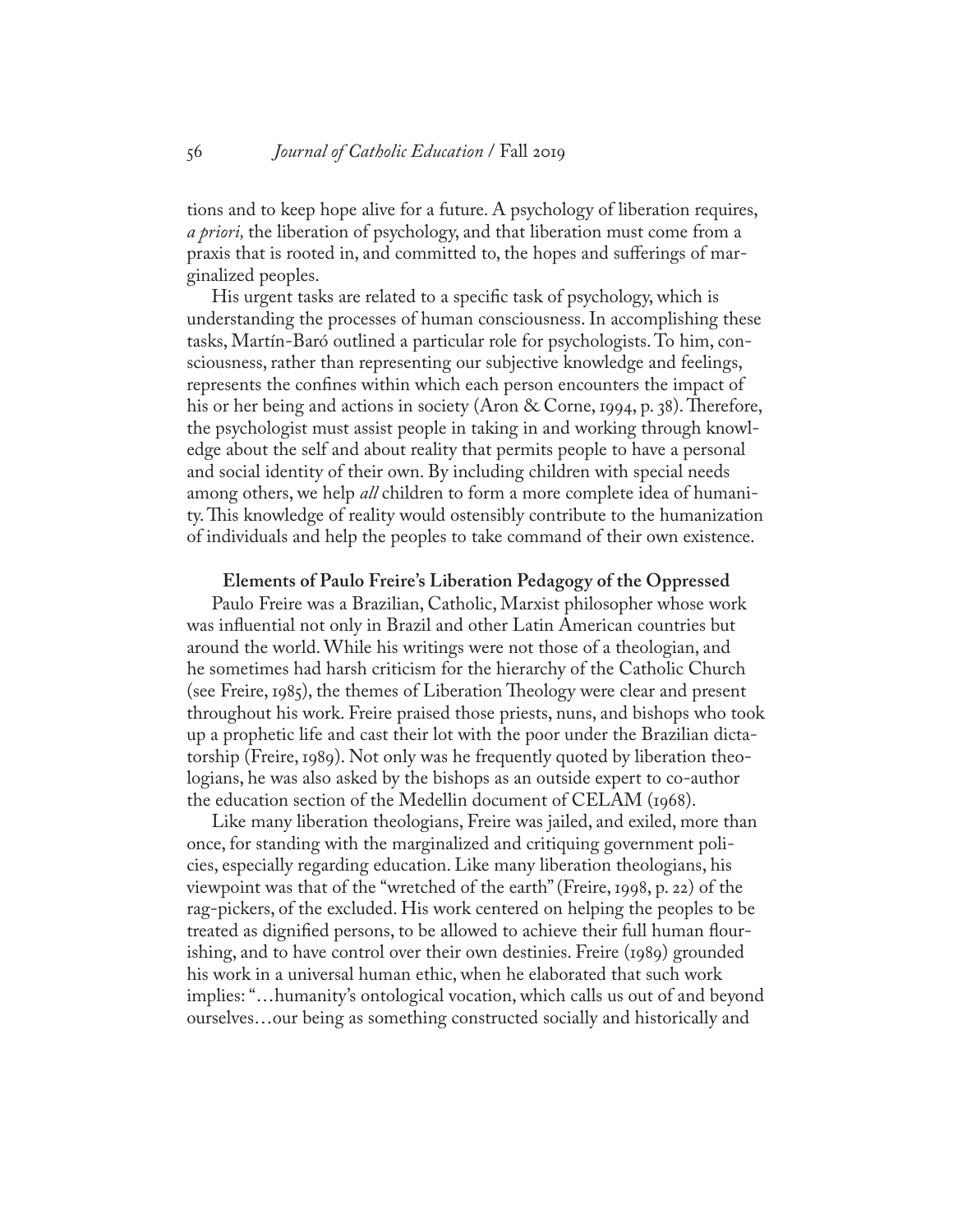not just simply a priori" (p. 25) He goes on to envision being as "…born in the womb of history, but in the process of coming to be…far more than just 'being.' It is a 'presence', a 'presence' that is relational to the world and others"  $(p. 25)$ .

For Freire (2000), using dialogue was a central means to discover our relationship with others, a dialogue which is grounded in respect and in love. He quite clearly asserted, "Love is at the same time the foundation of dialogue and dialogue itself...Because love is an act of courage, not of fear, love is a commitment to others" (p. 89). This same love serves to counteract the effects of oppression as a commitment to the "…cause of liberation. And, this commitment, because it is loving, is dialogical" (Freire, 2000, p. 89)

Freire's work was that of an educational philosopher who was critical of the ivory tower and who demanded a connection between research and dialogue, theory and praxis. He insisted that "right thinking" meant "right doing," diminishing the distance between what teachers said and what they did. He called this the virtue of coherence. Freire believed that teacher education must go beyond technical preparation and be rooted in ethical formation, both of the teachers themselves and of their view of history. "The ethic of which I speak is that which feels itself betrayed and neglected by the hypocritical perversion of an elitist purity, an ethic affronted by racial, sexual and class discrimination" (Freire, 1998, pp. 23-24). This ethic had a beginning point of a recognition of the equality and dignity of all. This recognition was not a "favor" to be done, out of charity, but a demand of justice.

Aside from espousing a mix of Christian, socialist, democratic, and utopian ideals, Freire's pedagogy demanded that teachers recognize themselves and their students as unfinished people, thereby casting the world in a hopeful light. This awareness of being unfinished is what makes us all educable and reminds us that while we have been *conditioned* by our history, we are not *determined* by it. He urged solidarity among the classes, a 'being with' others, a love of others, which liberates not only the oppressed but the oppressors as well. This solidarity "is found only in the plenitude of this act of love, in its existentiality, in its praxis" (Freire, 1970, p. 50).

Several main principles or practices were championed by Freire. In his advocacy of adult literacy, Freire introduced his idea of *conscientization*, as a process through which teachers and students first decoded the *world* through critical pedagogy (in literacy circles much like Christian Base Communities) and only then decoded the *word*. Experience in the world was recognized as an asset. In both the education of children and adults, he eschewed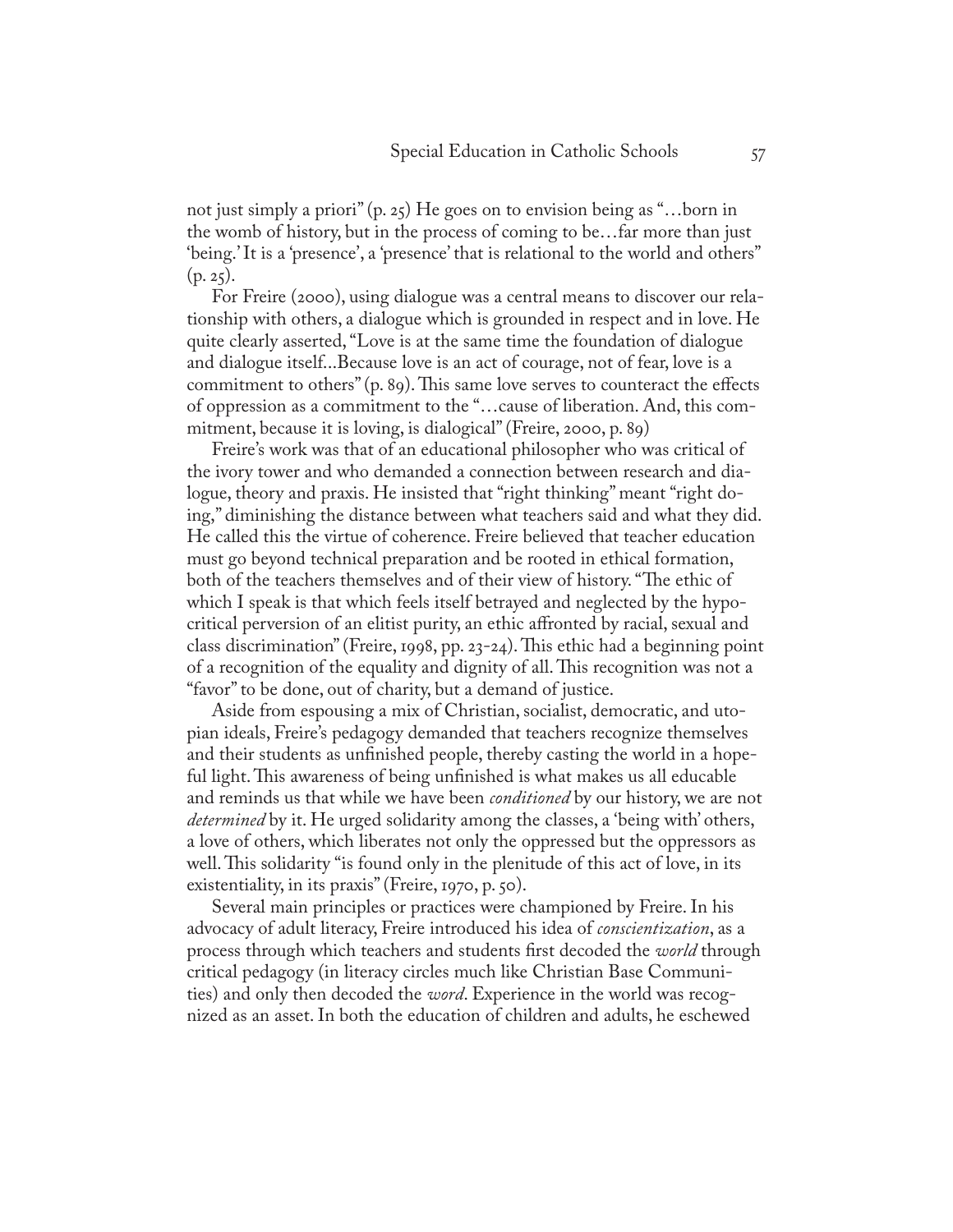the "banking system" of education in which teachers "deposited" knowledge into disengaged students, who were later asked to produce the deposit upon demand. Rather, he encouraged an authentic education, in which curiosity about the real world leads to an examination of real problems to be solved through education. Students are "subjects" rather than objects, and they name the world and its problems to achieve transformation. This kind of education would make children with disabilities "subjects" who, through education, name and solve problems, both societal and their own, and thus achieve transformation. This kind of education, Freire believed, would be a denunciation of dehumanization and an annunciation of the dream of a new society.

#### **A Brief Exploration of the Philosophical Ethics of Enrique Dussel**

Born 1934 in Argentina, Enrique Dussel has studied, taught, and written widely, with his main focus being liberation philosophy, especially in the areas of politics and ethics. Because he wrote under the pressure of socio-political events as they unfolded, much like the other theorists in this study, Dussel has endured threats, had his home bombed, and was exiled from his home country. He currently teaches in Mexico.

Dussel's (2003) ethical philosophy, or philosophy of ethics, goes beyond accepted philosophy to "reach back or down into the core of the philosophical which is the ethical relation (p. 2)" which considers the whole earth and its common fate. In the preface of *Beyond Philosophy* (2003), Dussel tells us that his work will explore theological, economic/political, historical, and ethical themes, with no mention of philosophy itself--hence, the title. He puts forth liberation theology as the foundation on which the other liberation theories are built. Dussel's locus is the horizon of world history, "not a mere chapter in empirical-historical science; instead it is a critical 'location' or 'point of departure'" (Dussel, 2003, p. x). This locus from the periphery allows him to reject Euro-centric philosophy as being inadequate to interpret historical conditions in other parts of the world, especially in the southern hemisphere, or for other marginalized groups. What he characterizes as the "central" world view habituated the North, "through the centuries, to see them [the subjugated peoples] as a part of the landscape, and not as human beings" (Dussel, 2003, p. xi).

He compares the road traveled by the peoples (including many exiles and emigres) to the Holy Family's flight into Egypt. He finds his theological bases in the Egyptian Book of the Dead, in Isaiah and Exodus from the Old Testament, and in the Last Judgment (Matt 25) from the New Testament.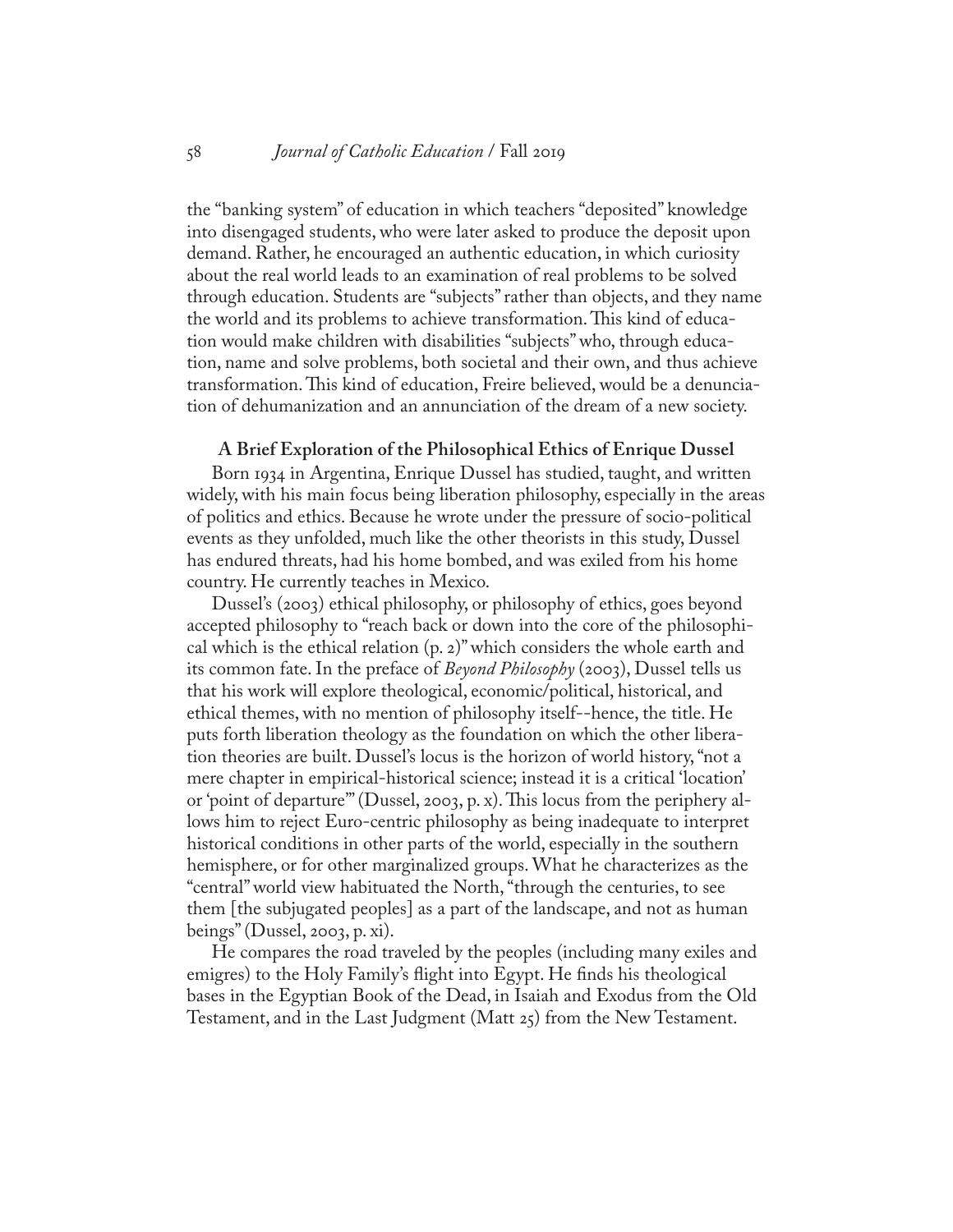Dussel calls his method, which attempts to recover Latin American symbolics and hermeneutics, the analectical or anadialectical method. The analectical rejects the dialectical method which has been predicated on exclusion of "a vilified, despised, exploited, annihilated other" (Dussel, 2003, p. 5). Dussel prioritizes ethics as the "first" philosophy--we cannot imagine a just philosophy without ethics to establish "the other" as a dignified person with whom to dialogue. But to enter that ethical relationship, we must first affirm that "the other" is our equal. Hence, for Dussel (2003), "To say 'yes' to my neighbor, the system must first be broken into, opened up…The analectic (what is outside the system), the absolute 'Other' the Word…breaks into the closed system and becomes flesh…" (pp. 27-28). Next, Dussel frames this ethical relationship in terms of a calling or vocation. Affirming the other as equal means claiming one's rightful role: "The servant, the prophet or the poor in spirit, acting from the ranks of and together with the oppressed, carry out the praxis of liberation" (pp. 27-28).

Dussel calls this a subversive orthopraxis. He says that the starting point for liberation theology, upon which he bases his ethics and philosophy, is always the situation at hand. Since the in-breaking of Jesus, and the announcement of the Kingdom of Heaven, we are called to break down the barriers at hand, "to move a system which acts oppressively towards becoming a new system which acts to liberate" (Dussel, 2003, pp. 29-30).

Therefore, liberation theology is situational, in that it must be based on the experience of real people in a categorical, historical moment, whether in a society, a church, or a school. However, its principles are universal and timeless, as Dussel (2003) insists, citing Matthew 25, "…the theology of liberation…is based on the praxis of liberation, on moving from sin as dominating influence exerted by various systems (political, sexual and educational) to irreversible salvation in Christ and His Kingdom (the *eschaton*)" (pp. 33-34). Dussel views this as a movement for "…all people and every age—in short, by the whole of human history" (p. 34).

Dussel looks at the history of oppression by examining groups that have been conquered physically, politically, economically, and psychologically. He begins by quoting Jesus, Isaiah, and Hammurabi regarding the moral imperative against oppression in the *political* aspect (what he calls brother-to-brother) in which men who are perceived as weak, poor, or "other" are oppressed; the *sexual* aspect (man-woman) in which women are oppressed; and the *educational* aspect (father-son) in which children are oppressed. (The androcentric and heterocentric terms throughout are Dussel's).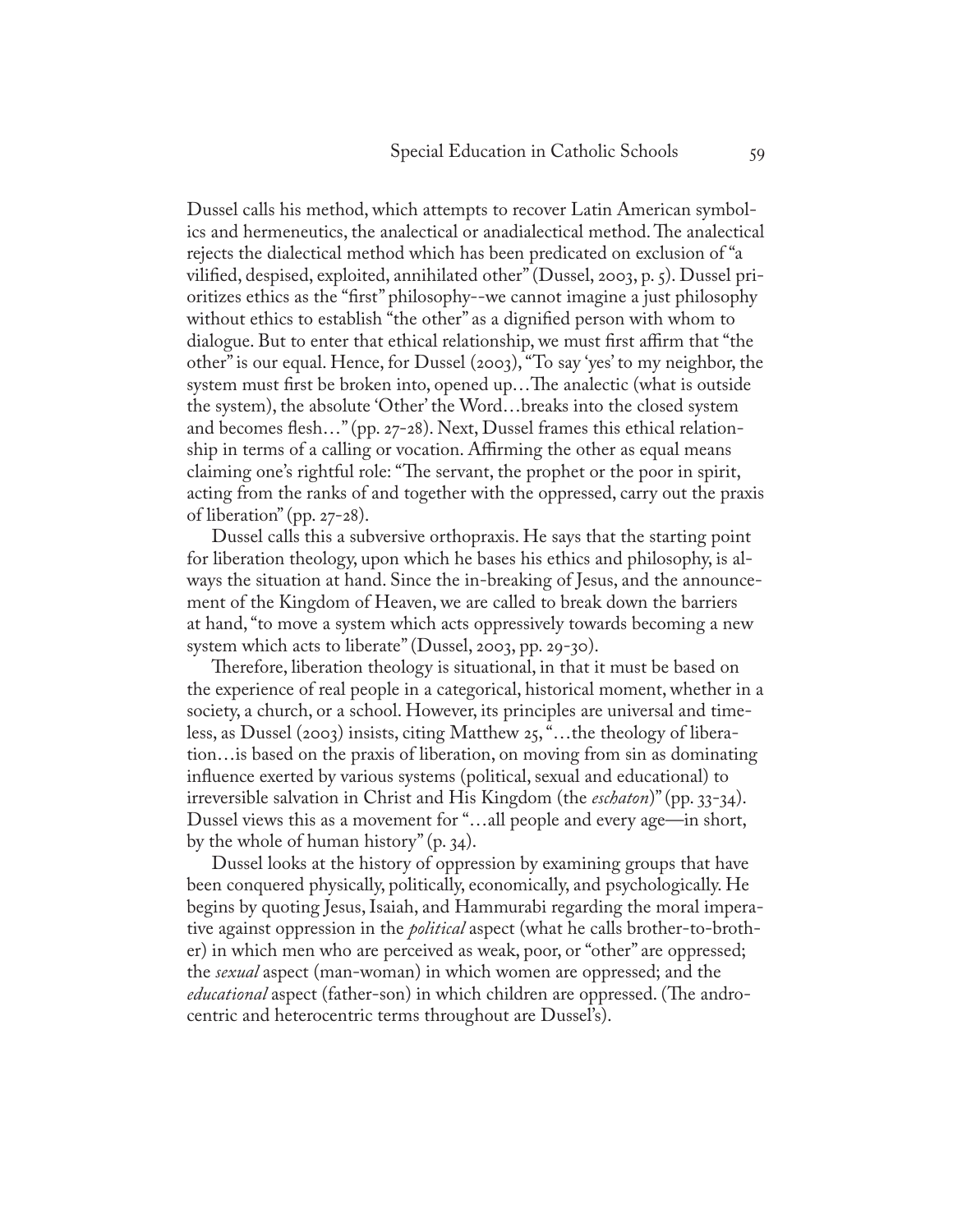Here we focus our attention on the *educational* starting point, which goes back thousands of years*.* Dussel writes that political and sexual domination are completed through education. Self-replication and/or preserving our privilege is a cultural conquest, or expansion of the self, who is often white, fully-abled, male, and middle-to-upper class. Through the dialectical process, the ideas of the "father" are shot through the "son" so that the son is subservient to and praises the father. So, schools' admission policies are a means of maintaining the status quo.

The pain of oppression allows the materially poor (and others who are marginalized, such as the disabled) to be poor in spirit--to have the divinity of God revealed to and through them because they are not blinded by the false divinity, the "perfection" of the ruling system. Dussel (2003) lays out the elements of a Christology from below when he asserts, "The Kingdom of Heaven demands an adequate integration of the historical project of popular liberation with the eschatological dimension. Anti-Utopian Christianity criticizes the historical project as irrational and obstructionist" (p. 95). When viewing the effects of evil, sin, and oppression from this perspective, Dussel (2003) asserts, "If the essence of sin is oppression of the poor and alienation of the fruits of their work, then the essence of religion is 'service' of the poor as liberation and as restitution of the fruits of their work" (p. 98). For Dussel (2003), this new type of evangelization seeks to help people free themselves, "…and be transformed into the people of God and subjects of his Kingdom" (p. 98).

Dussel draws the lines quite starkly. It is impossible for those of the empire to be poor in spirit because it is only the materially poor, or those who are in misery, who are spiritually available to God. Dialectically, the poor are defined by the rich, the oppressed by the oppressor—and, by extension, the disabled by the (temporarily) abled. Poverty is the result of sin: there is no poverty without someone else's wealth; so, the wealthy cannot call themselves poor in spirit. "The poor are the sign, the bleeding wound of the deep, structural sickness of the system" (Dussel, 2003, p. 98). The poor, the oppressed, the marginalized, the nobodies, provide both the origin of the call to the Kingdom and mediation of salvation (Dussel, 2003). In the act of the liturgy both the Word and the Eucharist should also bring to the fore others who hold privileged positions in the Kingdom, other marginalized groups, such as people with disabilities.

The liturgy of our Church is meant to give life. It is the work of human hands, done by all of us together, each in the way that we can contribute, each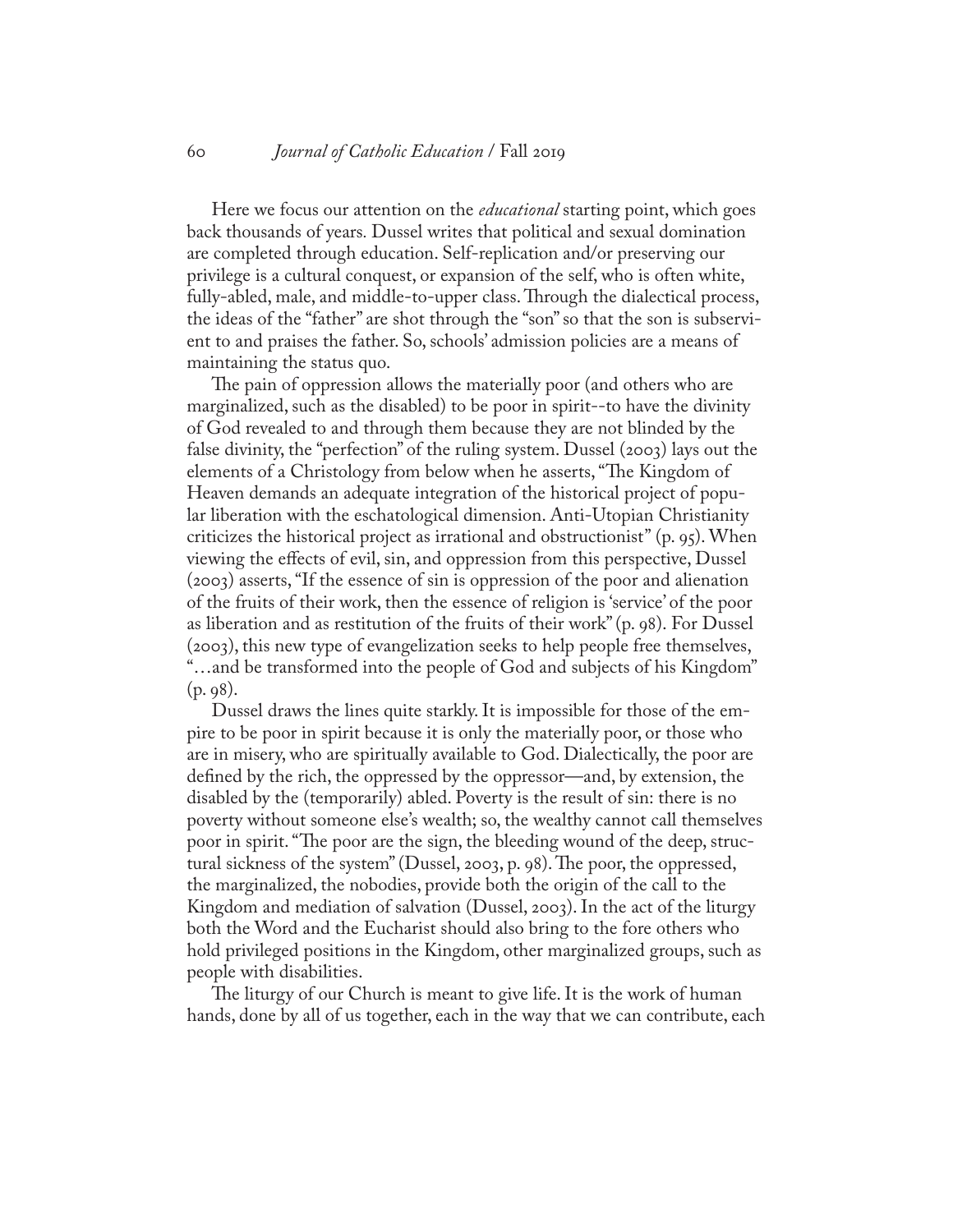recognized as being *able* to contribute, equally worthy to contribute, but with some having a more preferential place at the table. Dussel reminds us, as does the tradition and teaching of our faith, that the Eucharist is but a foretaste of what is to come, a sort of premonition and enactment of the Kingdom. We cannot truly do this work of God without recognizing the dignity of the marginalized, the preferred. If we did not have those preferred among us, we would have no epiphany of the face of God, no entrée into the Kingdom of Heaven. To share at table with everyone, to have our lives (our society, our Church, our schools) mirror the Eucharist table and to reflect the Word, to recognize the dignity common to us all is the first step on the road to the Kingdom.

Dussel questions the critical function of ethics in situations needing profound social change. He answers that state, national, and international organizations, whether seemingly neutral or even benevolent, present ideas that are based upon *reform of existing systems* that have established norms, values, and virtues. So, the task of liberation ethics is to *destroy the old system.* Only when the old systems of ideological domination are quashed can a transcendent basis for just living be established with new norms, values and virtues (Dussel, 2003, p. 138).

Ethics must clarify "…the fact and reality of the continual presence of the other 'beyond' any totality" (Dussel, 2003, p. 139). He calls "the other" the "analectical exteriority" (Dussel, 2003, p. 139). The other appears as an epiphany, as the locus of God's manifestation, and as the one who demands justice. It is only because the poor or marginalized person is outside the system that he or she can serve as the locus of God's epiphany to us. God, the "other absolute," is revealed in a historical, categorical way only by what is outside the mainstream of history, whether it be through Jesus or through the marginalized.

The question from the periphery is "What is the ethical basis of the praxis of heroes when they rise against laws, rules, alleged virtues and values, against the ends of an unjust system" (Dussel, 2003, p. 141)? Dussel portrays the struggle that must be undertaken to eradicate sin from the system as a journey, as he has alluded to in comparisons to the Exodus and the flight into Egypt. He frames the journey with four questions: "From what position am I asking? …What are the practical and historical conditions? …Is it possible to believe? …What is the eschatological reality" (Dussel, 2003, p. 140)?

If we ask from what position or under what historical conditions we begin, we acknowledge that there is a *departure from somewhere specific.* This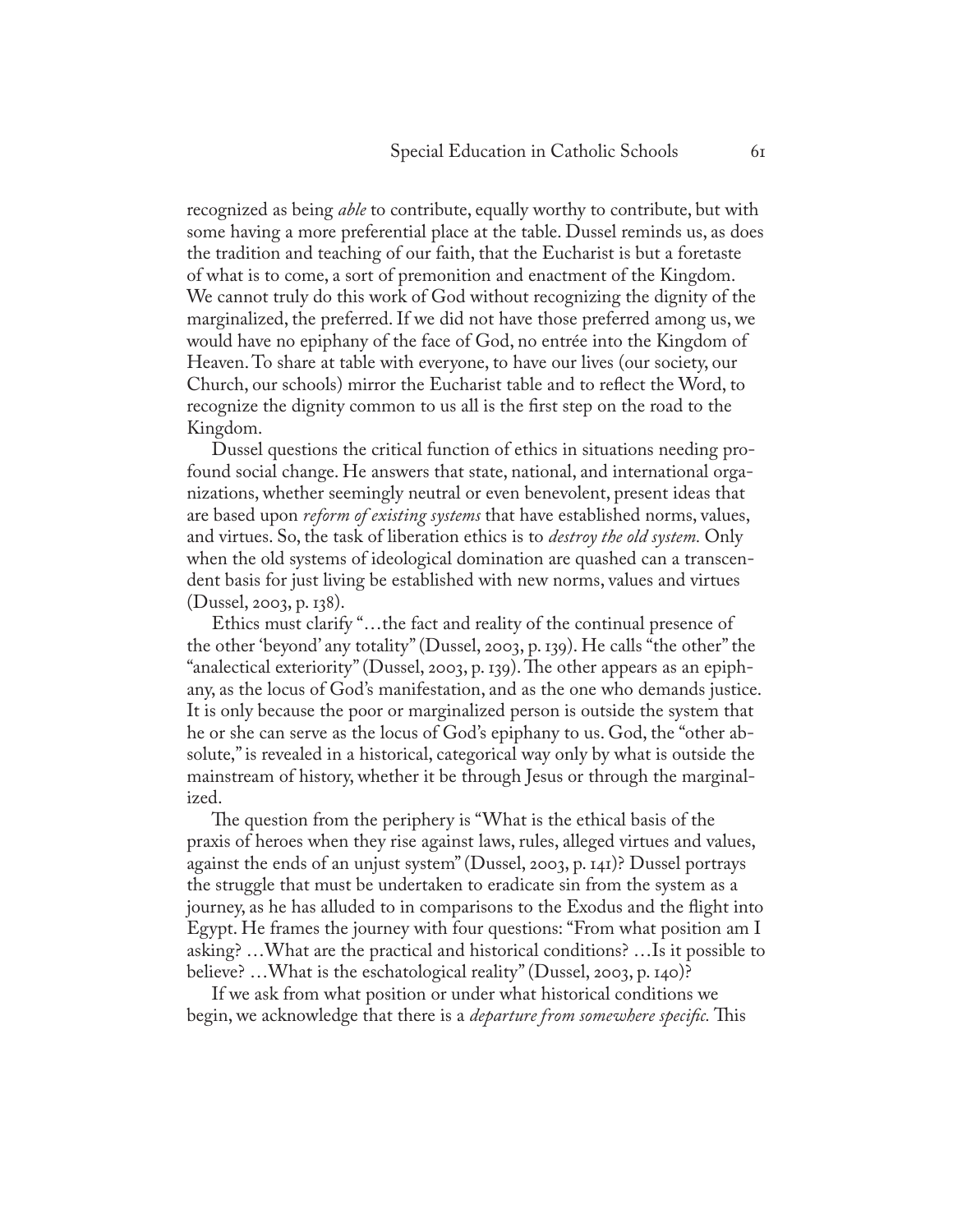"somewhere," which we must be liberated from, is the lived experience of those who are part of the system (with established values, laws, virtues, and norms), or of those who are the other, the alienated, who are outside of the system.

If we ask if it is possible to believe, we need a *journey* in which we seek to believe, not by way of our historical/categorical norms, but by way of the stories of hero-saints who act on ethics which lie outside of time. The eschatological reality is that, through salvation, *an arrival, a somewhere* exists, which is in a new order, not yet in force*.* For Dussel (2003), then, central to the ethics of liberation is reviewing or reimagining "…moral problems from the point of view and the demands of 'responsibility' for the poor, for a historical reality which *allows struggle*…a journey through the desert in the time of transition and the building of the promised land" (p. 142).

Hence, the journey for the marginalized begins with an impulse that they already have, within their culture, their virtue, their wisdom, and their resilience, which enables them to realize their position as being oppressed. But what of the journey of those of us within the system? Much as Aquinas gave criteria for loving our neighbor as ourselves (Carlson, 2014), Dussel lays out three criteria for the achievement of ethical validity of those within the system:

#### **Respecting the Dignity of the Ethical Subject**

This recognition (*re-conocimiento)* of dignity begins with the acknowledgment of the oppressed as a person*.* That assumes that the one in power is aware of: the existence of the oppressed (as one would notice a thing); that the oppressed is a human being (a living part of the political/economic system); and then that the oppressed is more than just a cog in the machine and is worthy of respect (Dussel, 2003).

#### **Fulfilling the Requirements for the Reproduction of Life**

Once we recognize the other as a person who is owed dignity, we must then accord him/her the necessities of a dignified life. People have universal, corporeal needs which are "a criterion of ethical validity" (Dussel, 2003, p. 173), such as decent housing, clothing, food, water, education, and health care.

#### **Communal Solidarity**

To exemplify solidarity, Dussel (2003) quotes the language of the communiques used by the Mayan Zapatistas in the uprising in Chiapas, Mexico, in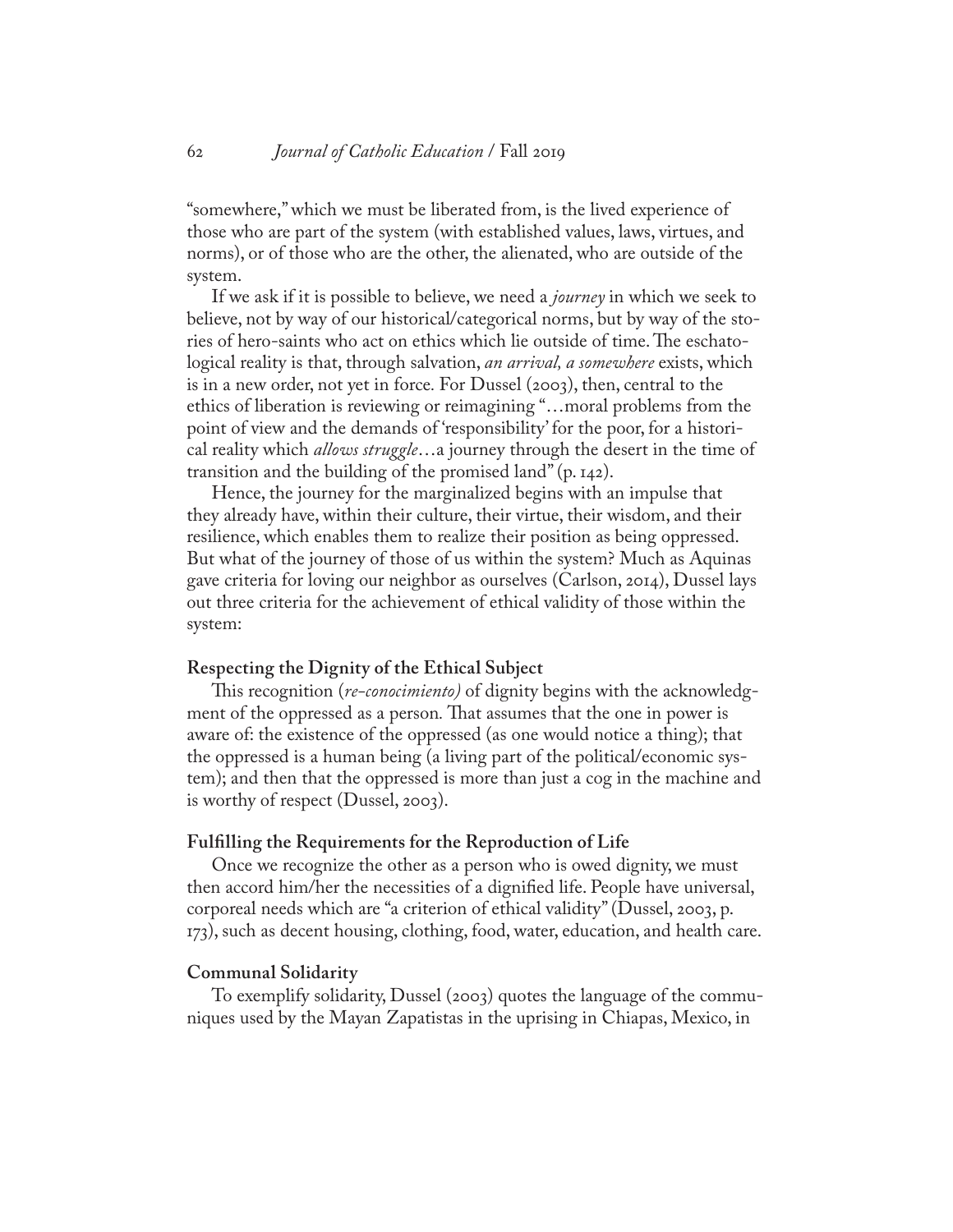1994. The language, stunning in its beauty, depicts an idea of a utopian community, in which

It is reasonable and the will of good men and women to seek and find the best way to govern and be governed. What is good for the many is good for us all. But, the voices of the few may not be silenced, rather, let them be in their place, hoping that the thought and the heart might become shared within the will of the many and in the view of the few (Dussel, 2003. p. 174).

The method at the heart of this investigation, the hermeneutics of liberation, is a recognized method in the field of theology (Ellacuría & Sobrino, 1993; Phan, 2000). This liberationist lens will be used to view these questions through what Gustavo Gutierrez calls the "backside" or "underside" of Church history. This methodology is similar to that used in critical race theory, which looks at "facts" from different vantage points to try to find the truth behind the "facts" and to look at what we think we know with a fresh, yet wary, set of eyes. It is often thought of as a hermeneutic of suspicion. Liberation theologians are aided in investigation by support from the social sciences, such as anthropology and psychology. Liberationist theologians prize the lives of the marginalized and compare those lives with the life and death of Jesus.

The peoples have cried "enough!" and we must respond in solidarity: "These are ethical situations that demand a solidarious co-responsibility with the oppressed, the poor, and the excluded" (Dussel, 2003, p. 177). It is important to remember, although this theology was developed with the poor in Latin America, it can be applied to any marginalized community, from immigrants to the LGBT community to children with disabilities.

#### **Common Elements of Liberation Theology, Psychology, Philosophy, and Pedagogy**

Table 1 shows the locus of each discipline, the elements that might be considered annunciation, denunciation, and conscientization, and the goal, or orientation. All share the starting point of the underside of history, or viewpoint of the marginalized; have central themes of love, liberation, communion/community/common good, and human dignity; and have common goals of people reaching their full human flourishing and bringing about the Kingdom of Heaven on earth.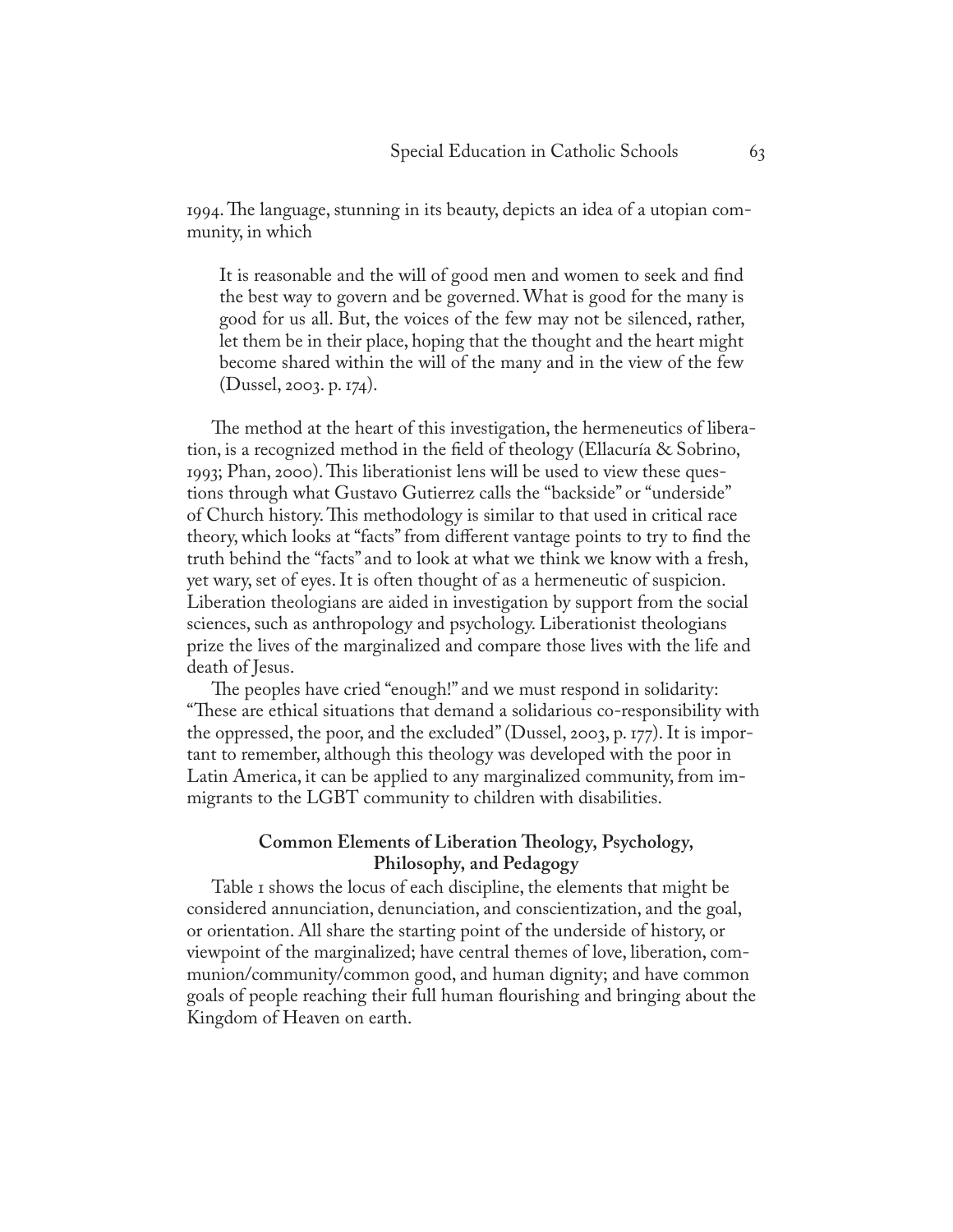Table 1

*Common Elements: Liberation Theology, Psychology, Philosophy & Pedagogy* 

|                       | Liberation<br>Theology                                                                                                                    | Liberation<br>Psychology                                                                                                    | Liberation<br>Pedagogy                                                                                                                | Liberation<br>Ethics                                                                                                                                                                |
|-----------------------|-------------------------------------------------------------------------------------------------------------------------------------------|-----------------------------------------------------------------------------------------------------------------------------|---------------------------------------------------------------------------------------------------------------------------------------|-------------------------------------------------------------------------------------------------------------------------------------------------------------------------------------|
| Viewpoint/<br>Locus   | The poor, the<br>marginalized, the<br>crucified peoples,<br>the underside of<br>history                                                   | The poor, the mar-<br>ginalized, those in<br>"limit situations"<br>the underside of<br>history                              | The poor, the<br>marginalized,<br>the illiterate,<br>the workers, the<br>"wretched" of<br>history                                     | The poor, the alterior-<br>ity/ exteriority of "the<br>other"                                                                                                                       |
| Annunciation          | Hope in the King-<br>dom of God, as pro-<br>claimed by Jesus                                                                              | A New Horizon:<br>Hope for historical<br>liberation leading<br>to building of the<br>Kingdom of God                         | Right to live as<br>dignified, literate<br>citizens with<br>hope for a bet-<br>ter life: call for<br>common good                      | Recognition of "the<br>other" as digni-<br>fied and deserving<br>of respect and the<br>"requirements for the<br>reproduction of life"                                               |
| Denunciation          | Structural and<br>personal sin which<br>is responsible for<br>misery and oppres-<br>sion                                                  | (Through a New<br>Epistemology)<br>Structural and<br>personal sin which<br>puts people in<br>limit situations               | Oppression by<br>the wealthy, the<br>military, and the<br>powerful; The<br>"Banking Sys-<br>tem" of educa-<br>tion                    | Alienation of the<br>poor; machismo<br>(in sexual realm),<br>capitalism (in socio-<br>political realm) and<br>ideological domina-<br>tion (in educational<br>realm)                 |
| Conscientiza-<br>tion | <b>Christian Base</b><br>Communities study<br>the Bible, and how<br>biblical concepts<br>can be applied to<br>socio-economic<br>realities | A New Praxis:<br>Groups recover<br>historical memory;<br>deideologize ex-<br>perience; utilize<br>virtues of the<br>peoples | Widespread<br>literacy circles<br>tackle communi-<br>ty problems and<br>re-visit historical<br>"reality" through<br>critical pedagogy | Struggle/journey of<br>the poor, accompa-<br>nied by Church and<br>academics, to follow<br>the praxis of hero-<br>saints; old systems<br>cannot be fixed, but<br>must be destroyed. |
| Goal                  | The Here-but-not-<br>yet Kingdom of God                                                                                                   | The Here-but-not-<br>yet Kingdom of<br>God                                                                                  | Utopian, egali-<br>tarian, democra-<br>cy with (social-<br>ist elements);<br>people reaching<br>their full onto-<br>logical vocation. | Communal solidar-<br>ity in overthrowing<br>un-just systems and<br>building equitable<br>socialist systems,<br>compatible with<br>Christianity and The<br>Kingdom of God            |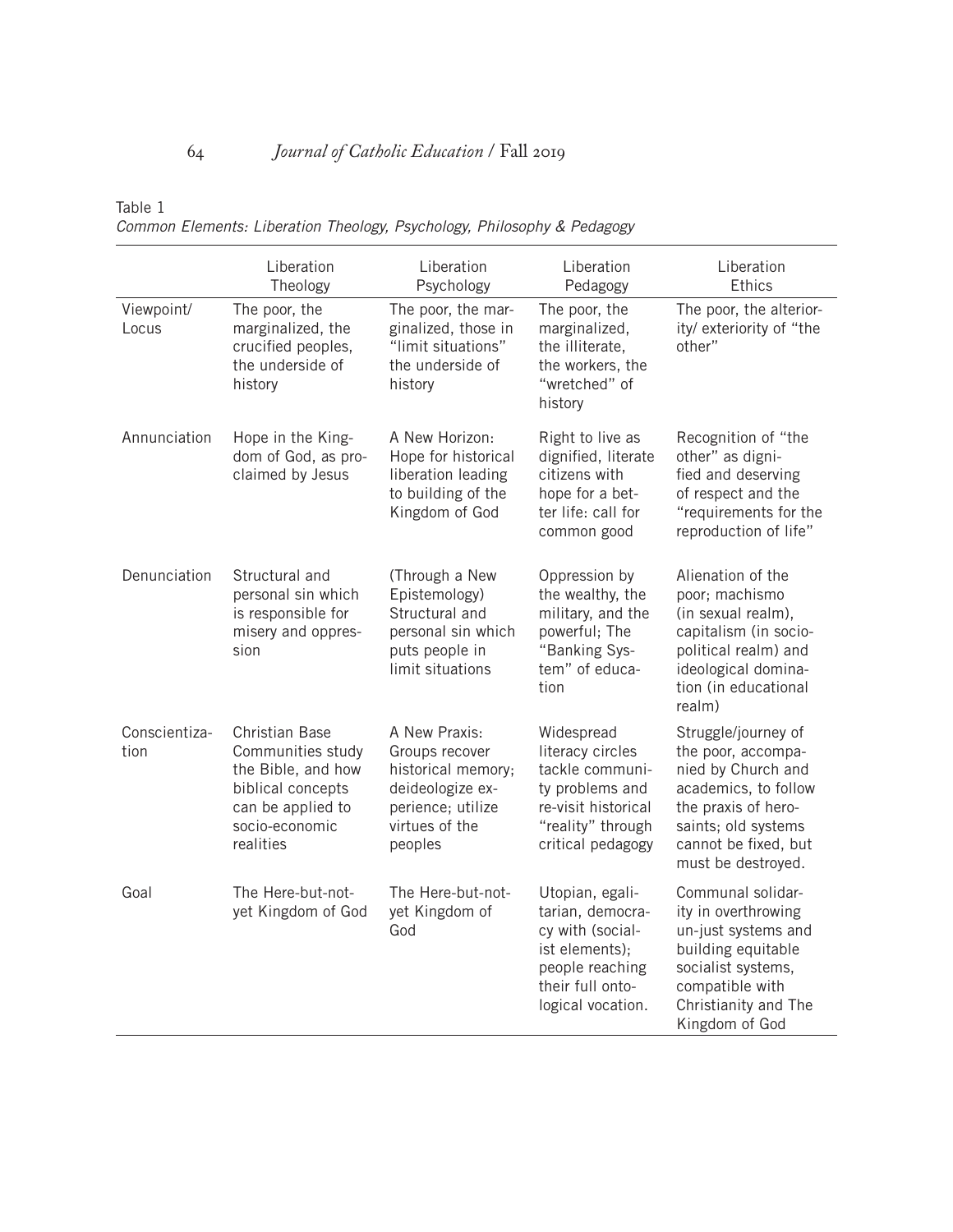#### **Elements of an Ethical Christian Pedagogy for Children with Disabilities**

What is the ethical response of the Church, through its schools, to children with disabilities?

#### *To admit them*.

*And, once they are admitted, to include them as fully as is beneficial to them.* 

It will not be easy, and there may be exceptions. But, in general, we must admit them---and at the head of the list. The scope of this paper precludes this from being a how-to manual, and the task may seem overwhelming to Catholic schools. However, there are a number of models of how Catholic schools could offer special education (Frabutt, 2013; Long, 2007; Scanlan, 2009), and there is a wealth of practitioner literature from special education in public schools (for instance, Fraturra & Capper, 2007; Gould & Vaughn 2000; Tomlinson & McTighe, 2006; Vaughn Bos & Schumm, 2013). Some of the models proposed for Catholic schools include *consultant* models (i.e., Durow, 2007; Scanlan, 2009); *multi-school collaboration* models (i.e., DeFiore, 2006); *teacher's aide/tutor* models (i.e., Durow, 2007); *resource room* models (i.e., DeFiore, 2006; Durow, 2007); and *retraining* models (i.e., Gould & Vaughn 2006; Scanlan, 2009) that are based upon retraining staff to be radically inclusive through methods such as *Universal Design for Learning* (Meyer, Rose, & Gordon, 2014).

The kind of radical change in thinking called for here would require not only a change in thinking for parishes, school boards, principals and teachers, but a commitment of money to re-train staff. Many successful examples of this kind of sea change, and addressing the power structures that be, can be found on the website for the National Catholic Board on Full Inclusion ([www.](http://www.fullinclusionforcatholicschools.org) [fullinclusionforcatholicschools.org](http://www.fullinclusionforcatholicschools.org))

Dussel would have us destroy the old system that admits fully-abled children first, and only then considers, on a case-by-case basis, whether a place is available for children with disabilities. Not only would Dussel's ethics allow children with disabilities to become subjects of their own destiny in a Catholic setting, they would allow fully-abled children to practice compassion and to be beneficiaries of the gifts that children with special needs possess. Research has shown that not only is inclusion *not harmful* for children without special needs, but in most cases, it is actually *beneficial* to all (e.g., see Salend & Duhaney, 1999).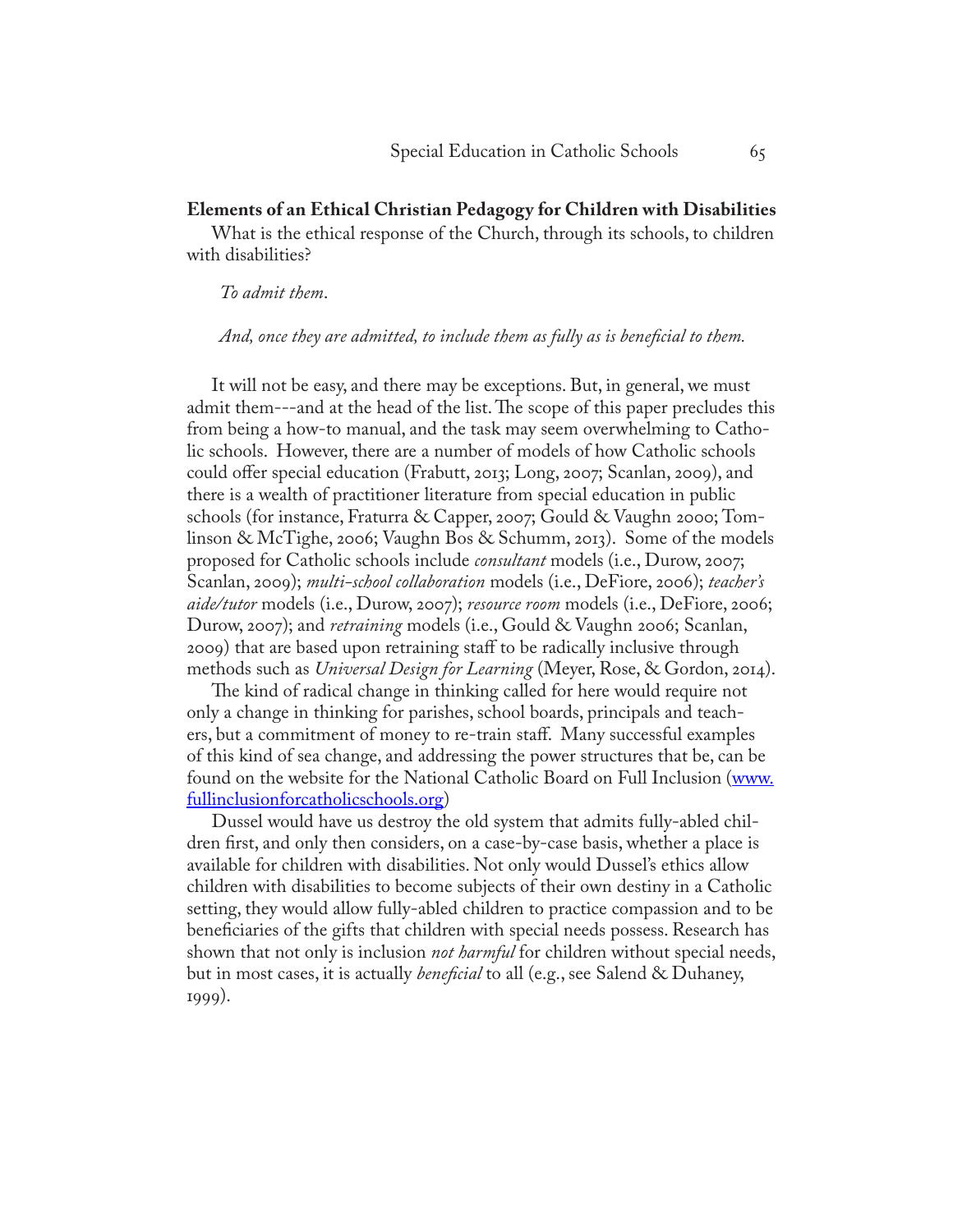Pedagogy is considered the art and science of teaching. One's pedagogy is generally founded on his/her philosophy of teaching. Here we address the art of teaching rather than the science, such as instructional methods, and content, so it will not supplant an evidence-based pedagogy. We intend to pull together elements of the four disciplines explored here to form a Christian, ethical, philosophical basis from which one might form a liberatory praxis to add to scientific best practice.

Gutiérrez (2011) asserted that liberation is all-embracing and includes "…the struggle to construct a just and fraternal society, where persons can live with dignity and be the agents of their own destiny…" (p. xiv). In short, Gutiérrez is suggesting a new vision which reframes the ways in which human beings relate to one another. He further insists that "This viewpoint, therefore, permits us to consider *the unity, without confusion* of the various human dimensions, that is, one's relationships with other humans and with the Lord..." $(p. xiv)$ .

A school would certainly be a place where one should be treated as a person with dignity, and, through education, begin the struggle to become an agent of one's own destiny. So, to follow Gutiérrez, if we begin with the belief that the Kingdom of God is all inclusive, and that liberation is all embracing, then children, especially those diagnosed with disabilities, who are often among the marginalized (e.g., Eiesland, 1994; Scanlan, 2009), should be included and embraced in Catholic schools. Otherwise, a school's administration illogically would have to believe that denying children with disabilities a Catholic education was truly Christian orthopraxis, based on orthodoxy, and reflecting the orthopathy of Jesus.

The pedagogical practice would begin for Martín-Baró during the diagnostic and prescriptive stage, before the child enters the classroom. He says that educational psychologists spend much of their time doing diagnostic work with children with special needs which is meant to achieve "…an adjustment, a good fit, between each individual and the society, that would never for a moment put into question the basic schemata by which we live, nor, therefore, how social roles are determined for people…." (Aron & Corne, 1994, p. 44). However, if educational psychology includes conscientization, then it constructs "alternative social schemata: the critical and creative ability of students as opposed to what school and society offer them; a different style of confronting social and occupational life." (p. 44). Ultimately, such a radical conceptualization would entail "new methods of diagnosis and intervention"  $(p. 44)$ .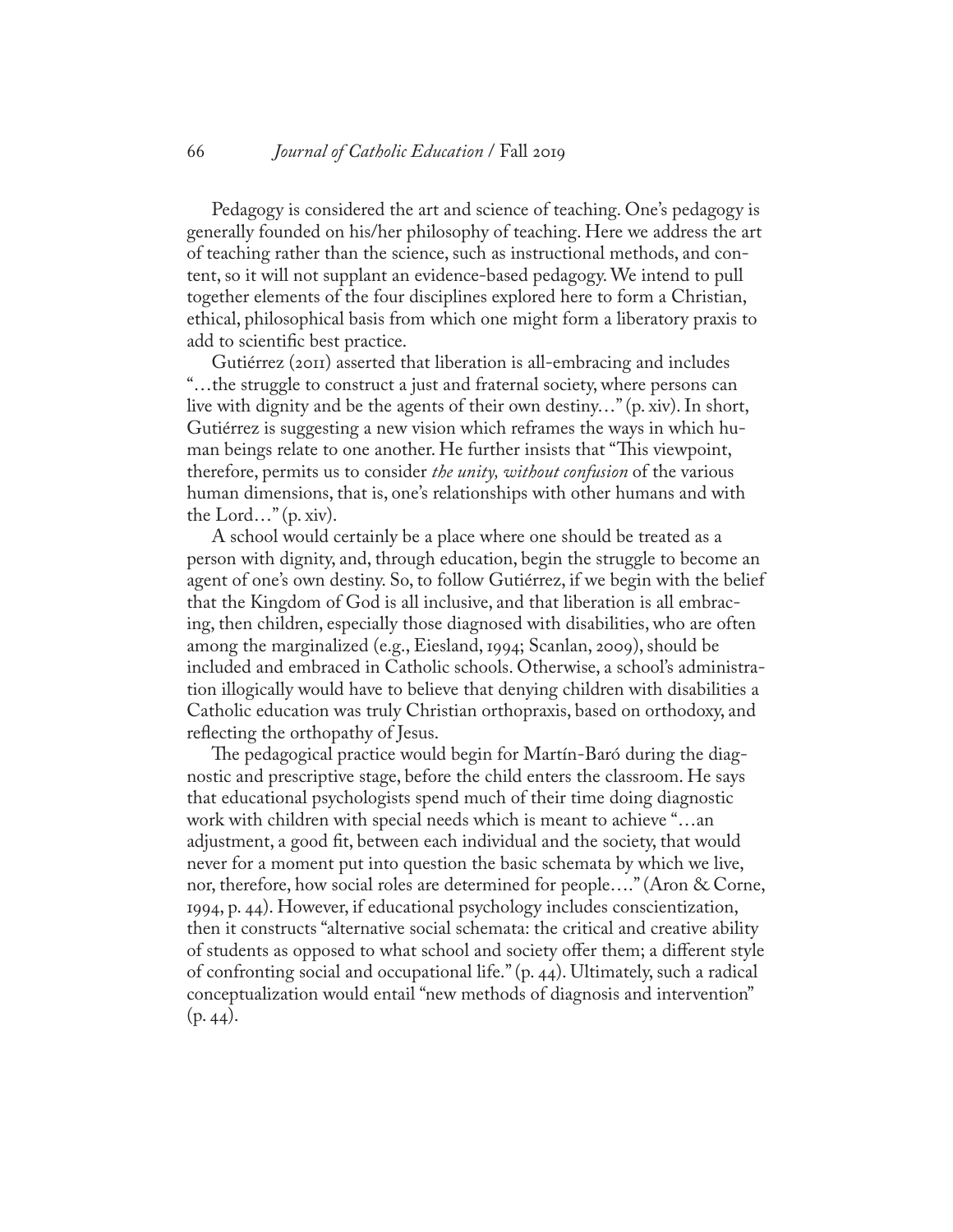Thus, a Christian liberatory pedagogy would begin with the diagnostic process—seeing the child as a child of God, as a human being with dignity, as one with legitimate hopes and gifts, and as one who should be embraced and included in the school and the community. Table 2 fits these elements into the earlier framework of Table 1 to situate factors to consider in developing an Ethical Christian Pedagogy for Children with Disabilities.

| Viewpoint/Locus                                                                                        | Annunciation                                                                                                               | Denunciation                                                                    | Conscientization                                                                                                                                                                       | Goal                                                                                                                                            |
|--------------------------------------------------------------------------------------------------------|----------------------------------------------------------------------------------------------------------------------------|---------------------------------------------------------------------------------|----------------------------------------------------------------------------------------------------------------------------------------------------------------------------------------|-------------------------------------------------------------------------------------------------------------------------------------------------|
| Children of God                                                                                        | Recognition of<br>dignity of all                                                                                           | Exclusion                                                                       | Destruction of old<br>system                                                                                                                                                           | Inclusion                                                                                                                                       |
| Children who have<br>disabilities, are<br>marginalized, or<br>considered "other"                       | Education in ac-<br>ademics, social<br>skills, political-<br>economic theory<br>and Catholic<br>faith as a birth-<br>right | Ableist, classist,<br>racist, sexist or<br>other inauthentic<br>education       | Recognition,<br>celebration and uti-<br>lization of virtues,<br>gifts and strengths<br>found in various<br>cultures, communi-<br>ties, and marginal-<br>ized groups and<br>individuals | Universal Design<br>in curriculum<br>and instruction to<br>help each child<br>succeed                                                           |
| Children in Limit<br><b>Situations</b>                                                                 | Hope for building<br>the Kingdom of<br>Heaven on Earth                                                                     | Structural sin<br>that leads to<br>limit situations                             |                                                                                                                                                                                        | Authentic Educa-<br>tion for common<br>good                                                                                                     |
| Those who will<br>accompany them<br>in community and<br>communion, work-<br>ing for the common<br>good |                                                                                                                            | Ideal of fully-<br>abled people<br>w/ conventional<br>minds and ap-<br>pearance |                                                                                                                                                                                        | Unconditional<br>love to mirror<br>the love of God,<br>bring each child<br>to full flourish-<br>ing, and hasten<br>the coming of the<br>Kingdom |

Table 2 *A Catholic, Liberatory, Ethical Framework for Inclusive Catholic Education*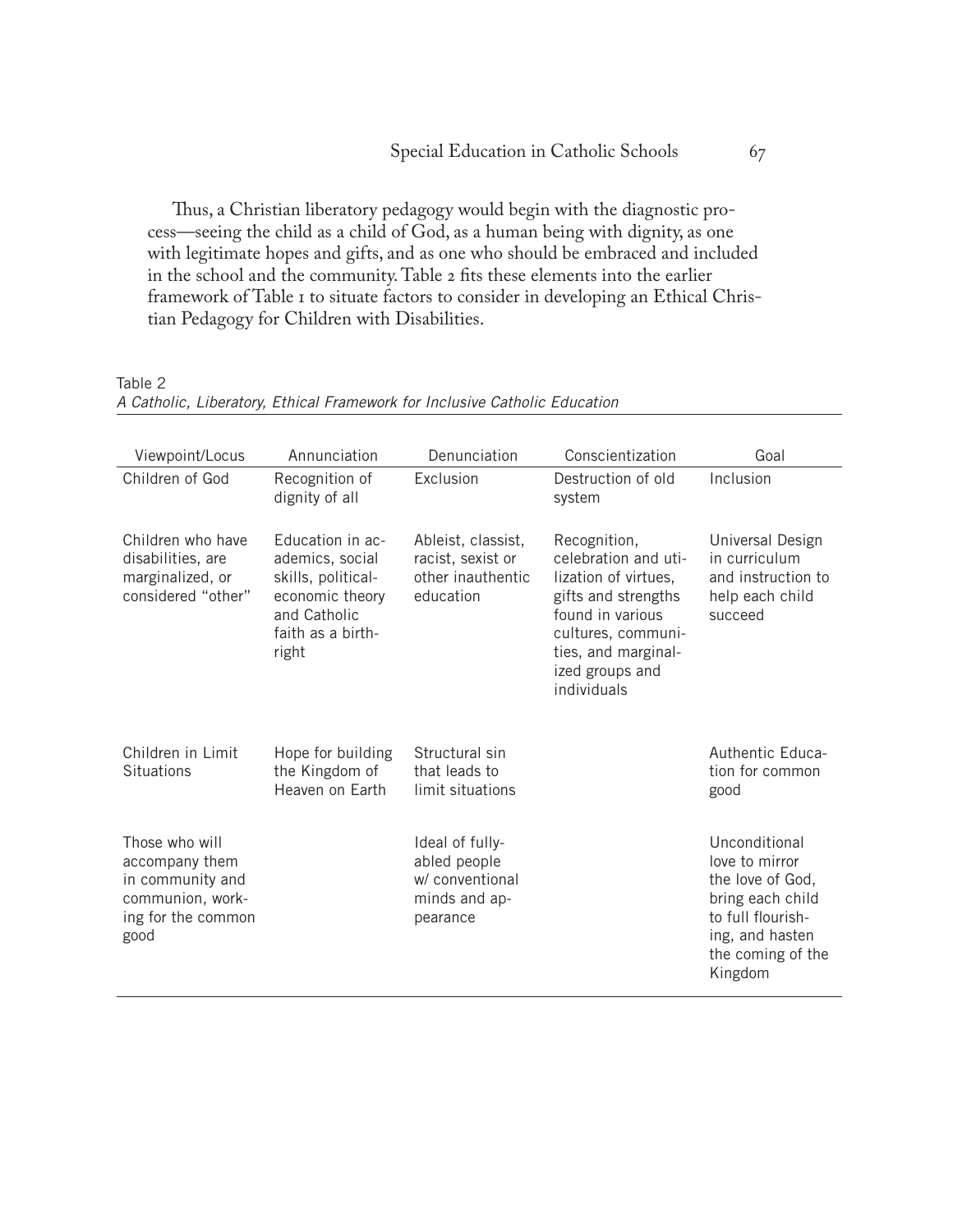Being diagnosed with a disability, in Martín-Baró's schema, would place the child in a "limit situation." However, while a limit situation is often traumatic, it is also often the place of resilience, hope, and creative solutions to problems. Therefore, an important part of the diagnostic process would be an emphasis on the child's strengths and aspirations. Martín-Baró viewed the dialectical nature of trauma in that it exhibits a relationship between persons and the society at large. Accordingly, it is important "…to underscore the possibility that exceptional circumstances, just as they may lead to deterioration or injury, may also lead to people's growth and development" (Aron & Corne, 1994, p. 124).

Freire, who believed that education is not done *for* students, or *to* them, but *with* them, would agree (Freire & Faundez, 1989, p. 34). "The starting point for a political-pedagogical project must be precisely at the level of the people's aspirations and dreams, their understanding of reality and their forms of action and struggle" (p. 27). The goal of education is… "a critical understanding, of the real world which, instead of being simply described, has to be changed" (p. 6). Just as Freire spoke of the starting point for Latin American peoples as being their aspirations and dreams, so must the beginning point for the disabled community be their own aspiration and dreams. The situation cannot be changed, there cannot be a project or a struggle without hope and vision to provide direction.

Each of the four models empowers marginalized peoples to view reality in a way that takes a skeptical look at history and at their social, economic, and political situation *(conscientization*). This empowerment, in a Christian liberation pedagogy, would begin with the announcement of the Kingdom of God as preached by Jesus, followed by a practice of critical pedagogy that would help those with disabilities to denounce a system that excludes and marginalizes them. While persons with mild to moderate disabilities are capable of that conscientization and making their desires or demands known, that may not be true of those with more severe or profound disabilities. In most liberation theologies, we would lead with the voice of those seeking liberation. However, in the case of the very small number of persons who cannot lead with their own voices, a sort of liberation guardian or advocate may be needed, most likely the parent or teacher—one who interprets the child's needs, using scripture, through love, who fights on their behalf.

This dichotomy was demonstrated in the late 1800s by Annie Sullivan and her student Helen Keller. Annie, a legally blind orphan, was living in a "poor house" which offered no schooling. She heard that a state superintendent was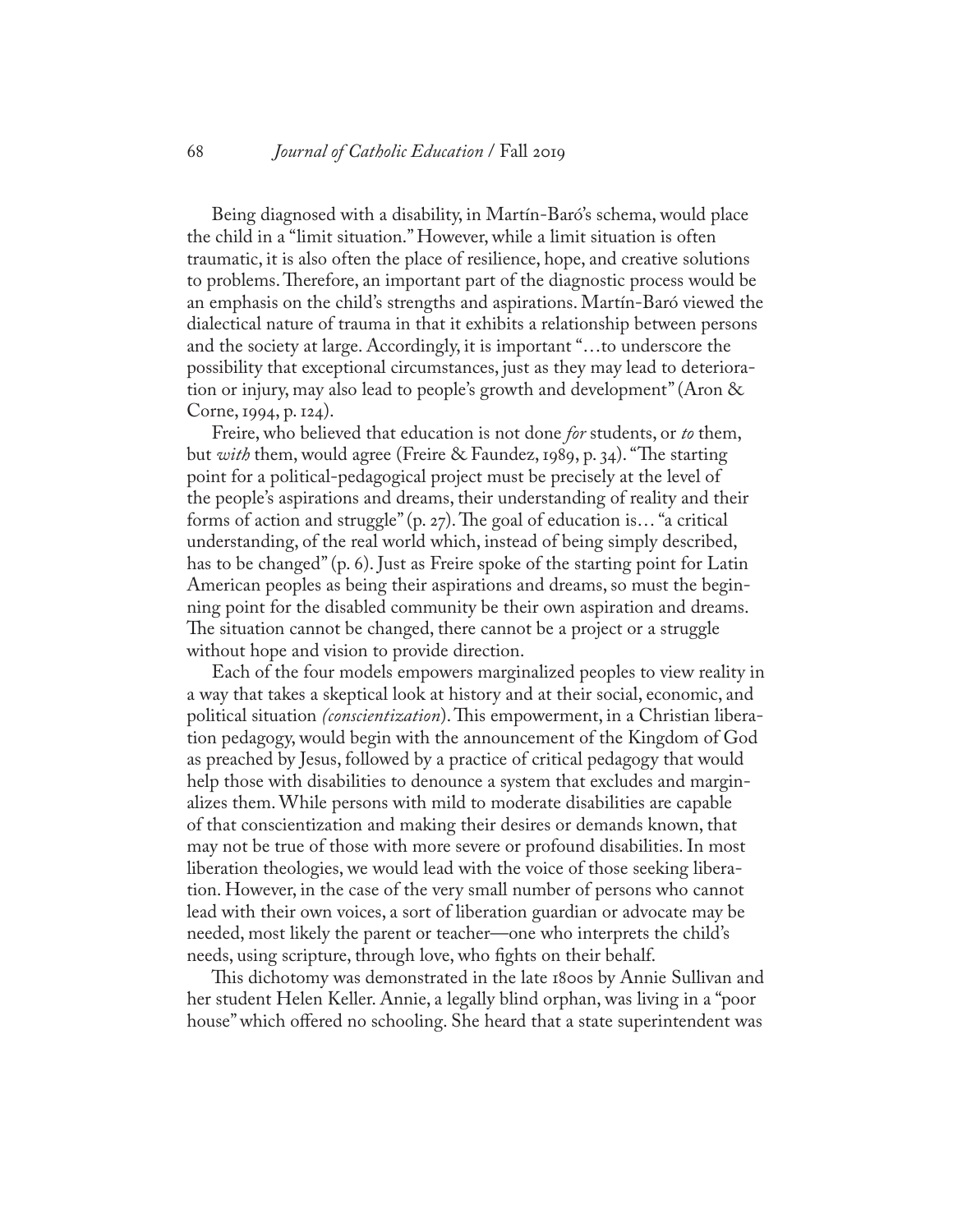coming, so she threw herself in front of him and said, "Mr. Sanborn, I want to go to school!" Her "irruption" paid off—he sent her to Perkins School for the Blind. Helen Keller, her student, who was blind and deaf, could not make her needs known, so Annie and Helen's parents assumed, on Helen's behalf, that she wanted to learn. Years later, Helen was able to confirm this herself. (American Foundation for the Blind, 2018).

The community dimension of both education and therapy is sometimes neglected. One of the greatest strengths of all four models is the use of groups—whether labeled as base groups, support groups, or literacy circles. In these models, the child would never be alone, or seen as one who "doesn't fit" in a world that fetishizes a conventional intellect, physical perfection, and self-sufficiency. Rather, journeying along the road to the Kingdom in a group provides a collective identity: "A source of collective identity opposes pedagogical norms based on competitiveness and individualism, which reinforce the most anti-social tendencies in people, fomenting in them a selfish perception of reality" (Martín-Baró, 1991, p. 237). These children would be defined not as *disabled children* of a lesser god but as *beloved children* of God *with disabilities*. The person-centered language has more than just semantic significance. It allows for a disability to be just one part of who a person is, rather than the defining element. Dignity is enhanced, and a more holistic identity is formed.

Freire often uses the term communion to describe the intimate relationship between people who work together for the common good, to bring about a Utopian society. No learning or growth or revolution can be put upon people--it can only be arrived at together with others. So, an ethical, liberatory pedagogy of disabled persons would raise the consciousness of the rest of us to their marginalization, and would, in company with them, seek remedies and accommodations. An "irruption" of those with disabilities into our consciousness affords us as teachers, principals, priests, or therapists a privileged position to accompany persons with disabilities. Gutiérrez (2011) envisioned, "This irruption is the source of a collective or communitarian journey toward God" (p. 114). Gutiérrez (2011) goes on to recollect Bernard of Clairvaux's spiritual image of drinking from our own wells, that is, "…from our own experience, not only as individuals, but also as members of a community… through which a people becomes conscious of its human dignity and its value as sons and daughters of  $God" (p. 114)$ .

If the individual with disabilities is viewed as a full member of the community, both those with disabilities and rest of the community must be part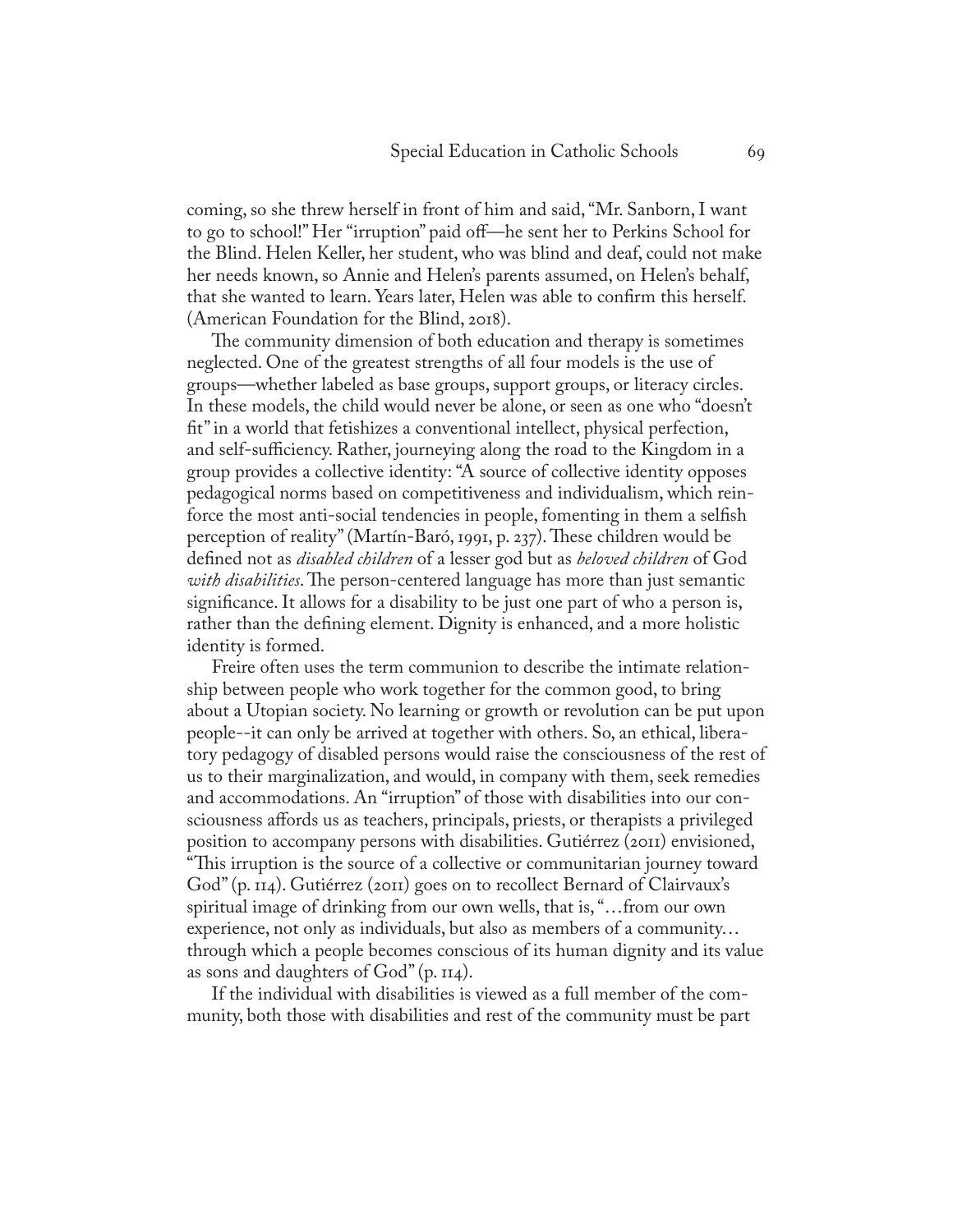of the solution. And, a community seeking the common good, and oriented toward God, cannot help but find ways to help the "blind to see and the lame to walk," but *also* accept those with disabilities as equal in their present states. Perhaps as a part of the community, the academy could begin a discussion of such a pedagogy and see what other theologians, psychologists, educators, philosophers, and those who are differently-abled might add to it.

#### **References**

- American Foundation for the Blind (AFB). (2018). *Anne Sullivan Macy: Miracle worker.*  Retrieved from [https://www.afb.org/about-afb/history/online-museums/anne-sullivan](https://www.afb.org/about-afb/history/online-museums/anne-sullivan-miracle-worker)[miracle-worker](https://www.afb.org/about-afb/history/online-museums/anne-sullivan-miracle-worker)
- Aron, A., & Corne, S. (Eds.). (1994). *Writings for a liberation psychology*. Cambridge, MA: Harvard University Press.
- Aron, A., & Corne, S. (Eds.). (1996). *Writings for a liberation psychology* (reprint ed.). Cambridge, MA: Harvard University Press.
- Bello, D. A. (2006). The status of special education services in Catholic high schools: Attributes, challenges, and needs. *Exceptional Children*, 72(4), 461-481. https://doi. org/10.1177/001440290607200405
- Carlson, M. (2014). Aquinas on inclusion: Using the good doctor and Catholic Social Teaching to build a moral case for inclusion in Catholic schools for children with special needs. *Journal of Catholic Education*,  $8$  (1). [https://doi.org/10.15365/](https://doi.org/10.15365/joce.1801042014  ) [joce.1801042014](https://doi.org/10.15365/joce.1801042014  )
- Carlson, M. (2016). Can the Church be a virtuous hearer of women? *Journal of Feminist Studies in Religion*, *32*(1), 21-36. [https://doi.org/10.2979/jfemistudreli.32.1.03](https://doi.org/10.2979/jfemistudreli.32.1.03 )
- CELAM: Conferencia General del Episcopado Latinoamericano, Colonnese, L. M., & Catholic Church. (1970). *The Church in the present-day transformation of Latin America in the light of the Council: Second General Conference of Latin American Bishops, Bogotá, 24 August, Medellin, 26 August-6 September, Colombia, 1968*. Bogota, Colombia: General Secretariat of CELAM
- Chandler, M. A. (2010, February 23). One faith, one school. *The Washington Post.* Retrieved from www.washingtonpost.com
- Clark, M. T. (Ed.). (1972). *An Aquinas reader: Selections from the writings of Thomas Aquinas.*  Garden City, NY: Image/Doubleday Books.
- Durrow, W. P. (2007). Including and serving students with special needs in Catholic schools: A report of practices. Journal of Catholic Education, 10(4), 473-489. [https://doi.](https://doi.org/10.15365/joce.1004062013 ) [org/10.15365/joce.1004062013](https://doi.org/10.15365/joce.1004062013 )
- Dussel, E. (2003). *Beyond philosophy: Ethics, history, Marxism, and liberation theology*. New York, NY: Rowman & Littlefield Publishers, Inc.
- Eide, B. L., & Eide, F. F. (2011). *The dyslexic advantage: Unlocking the hidden potential of the dyslexic brain*. New York, NY: Penguin/Plume Books.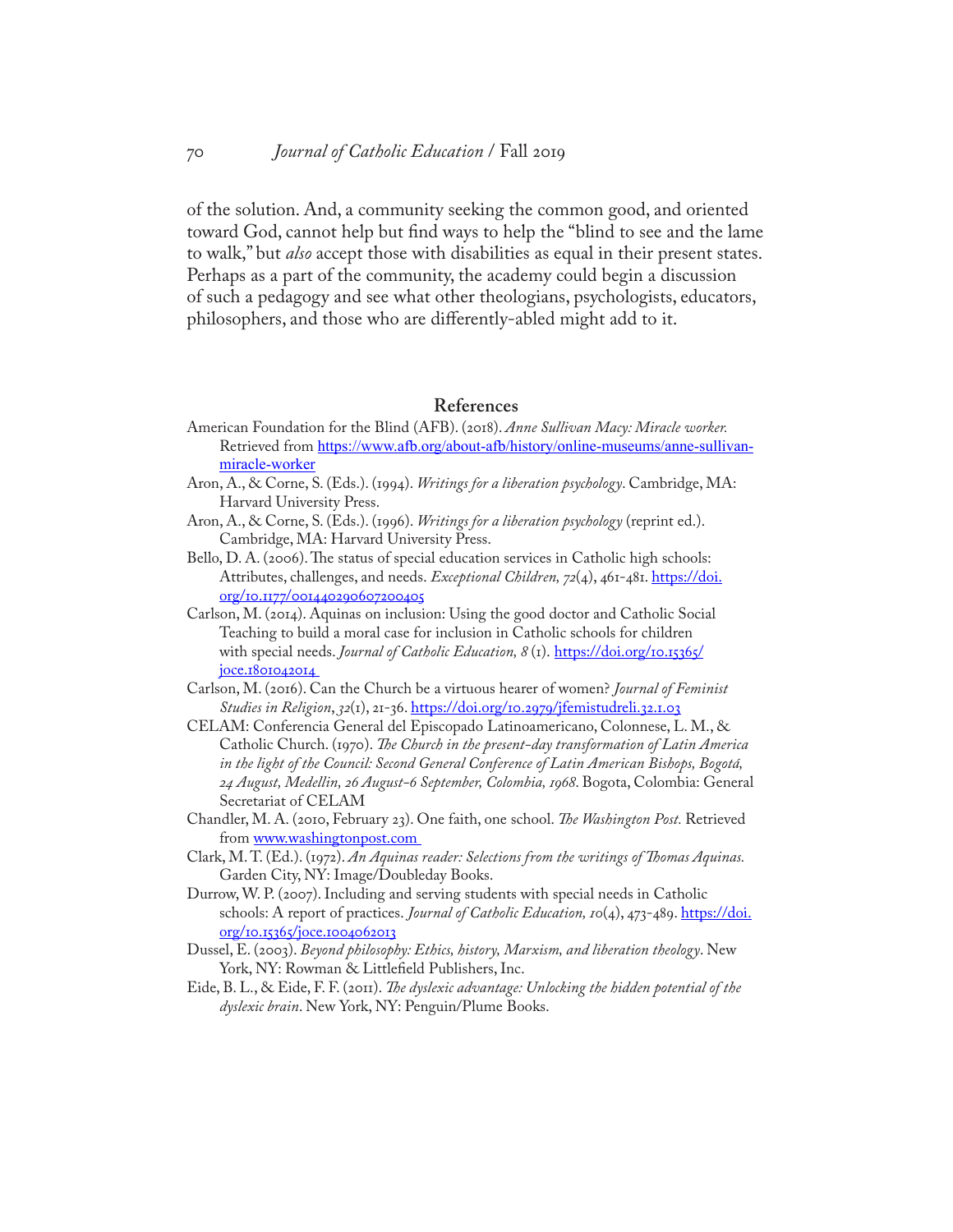Eiesland, N. L. (1994). *The disabled God: Toward a liberatory theology of disability*. Nashville, TN: Abingdon Press.

Ellacuría, I., & Sobrino, J. (Eds.). (1993). *Mysterium liberationis: Fundamental concepts of liberation theology*. Maryknoll, NY: Orbis. Books.

- Frabutt, J. M. (2013). *Beyond academics: Supporting the mental, emotional, and behavioral health of students in Catholic schools.* Charlotte, NC: Information Age Pub.
- Frattura, E. M., & Capper, C. A. (2007). *Leading for social justice: Transforming schools for all learners.* Thousand Oaks, CA: Corwin Press.
- Freire, P. (1970). *Pedagogy of the oppressed.* New York, NY: Continuum.

- Freire, P., & Faundez, A. (1989). *Learning to question: A pedagogy of liberation.* Translation by Tony Coates. New York, NY: Continuum.
- Freire, P. (1998). *Pedagogy of freedom: Ethics, democracy, and civic courage* (P. Clark, Trans.). Lanham, MD: Rowman & Littlefield Publishers.
- Freire, P. (1998). *Teachers as cultural workers. Letters to those who dare teach..* Boulder, CO: Westview Press.
- Freire, P. (2000). *Pedagogy of the oppressed* (M. B. Ramos, Trans.; 30<sup>th</sup> anniversary ed.). New York, NY: Continuum.
- Gould, A., & Vaughn, S. (2000). Planning for the inclusive classroom: Meeting the needs of diverse learners. *Catholic Education: A Journal of Inquiry & Practice, 3*(3), 363-374.
- Groody, D. G. (Ed.). (2011). *Gustavo Gutiérrez: Spiritual writings*. Maryknoll, NY: Orbis. Books.
- Gutierrez, G. (1971/1988). *A theology of liberation.* Maryknoll, NY: Orbis Books.
- Lee, M. E. (Ed.). (2013). *Ignacio Ellacuría: Essays on history, liberation, and salvation.* Maryknoll, NY: Orbis Books.
- Martín-Baró, I. (1991). Towards a liberation psychology (A. Aron, Trans.). In J. Hasset & H. Lacey (Eds.) *Towards a society that serves its people: The intellectual contributions of El Salvador's murdered Jesuits* (pp. 319-332). Washington, DC: Georgetown University Press.
- Massingale, B. N. (2010). *Racial justice and the Catholic Church.* Maryknoll, N.Y.: Orbis Books.
- John XXIII (1961). *Mater et Magistra*. Retrieved from [http://w2.vatican.va/content/john](http://w2.vatican.va/content/john-xxiii/en/encyclicals/documents/hf_j-xxiii_enc_15051961_mater.html )[xxiii/en/encyclicals/documents/hf\\_j-xxiii\\_enc\\_15051961\\_mater.html](http://w2.vatican.va/content/john-xxiii/en/encyclicals/documents/hf_j-xxiii_enc_15051961_mater.html )
- Meyer, A., Rose, D. H., & Gordon, D. (2014*). Universal design for learning: Theory and practice*. Wakefield, MA: CAST Publications.
- Phan, P. C. (2000). Method in liberation theologies. *Theological Studies, 61*, 40-63.
- Rahner, K. (1978). *Foundations of Christian faith: An introduction to the idea of Christianity.*  Danvers, MA: Crossroads Publishing.
- Salend, S. J., & Duhaney, L. M. G. (1999). The Impact of inclusion on students with and without disabilities and their educators. *Remedial and Special Education*, *20*(2), 114-126. [https://doi.org/10.1177/074193259902000209](https://doi.org/10.1177/074193259902000209 )
- Scanlan, M. (2009). *All are welcome*. Notre Dame, IN: Alliance for Catholic Education Press.

Freire, P. (1985). *The politics of education: Culture, power, and liberation* (D. Macedo, Trans.). Westport, CT: Bergin and Garvey.